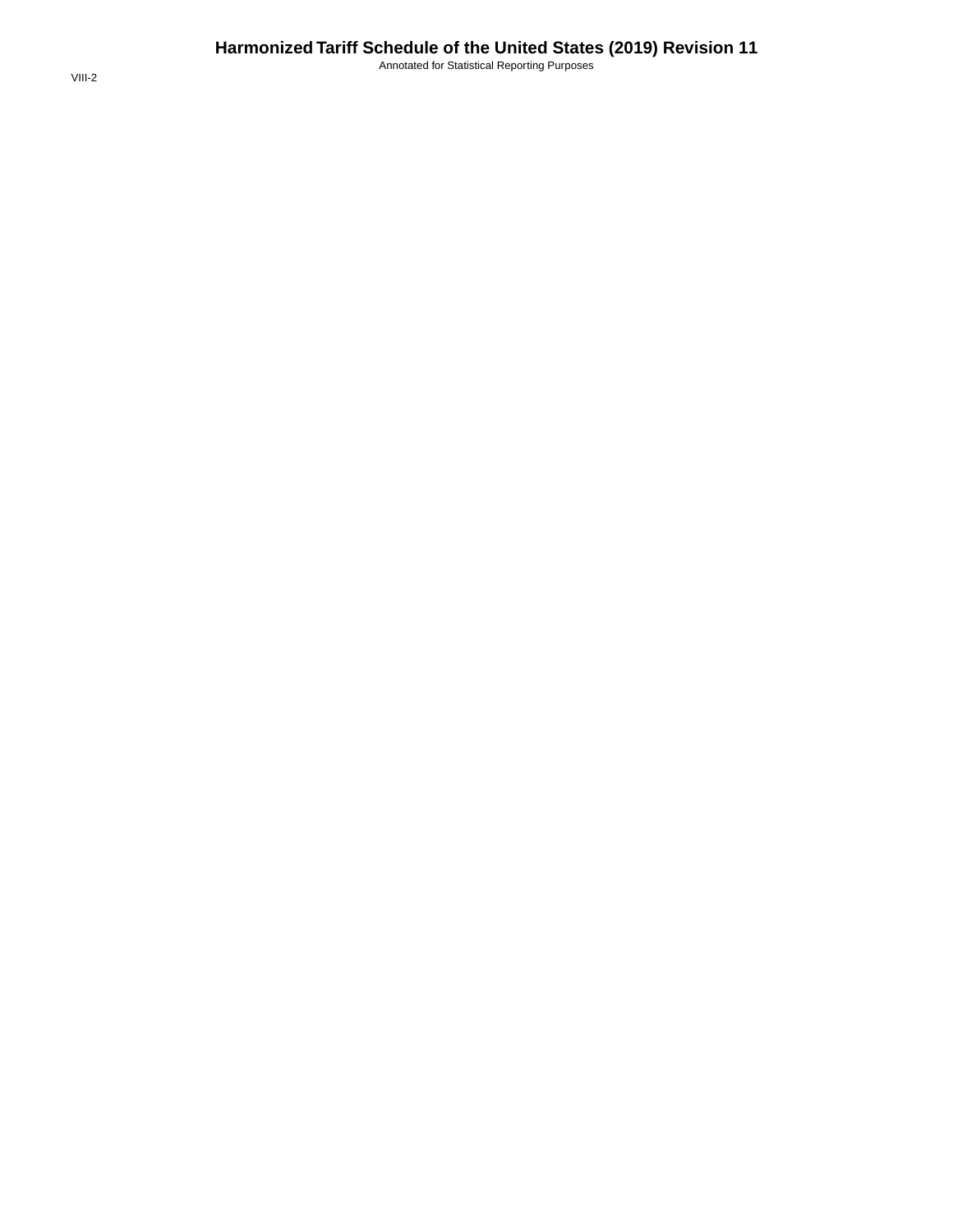Annotated for Statistical Reporting Purposes

#### CHAPTER 41

#### RAW HIDES AND SKINS (OTHER THAN FURSKINS) AND LEATHER

#### **Notes**

VIII 41-1

- 1. This chapter does not cover:
	- (a) Parings or similar waste, of raw hides or skins (heading 0511);
	- (b) Birdskins or parts of birdskins, with their feathers or down, of heading 0505 or 6701; or
	- (c) Hides or skins, with the hair or wool on, raw, tanned or dressed (chapter 43); the following are, however, to be classified in chapter 41, namely, raw hides and skins with the hair or wool on, of bovine animals (including buffalo), of equine animals, of sheep or lambs (except Astrakhan, Broadtail, Caracul, Persian or similar lambs, Indian, Chinese, Mongolian or Tibetan lambs), of goats or kids (except Yemen, Mongolian or Tibetan goats and kids), of swine (including peccary), of chamois, of gazelle, of camels (including dromedaries), of reindeer, of elk, of deer, of roebucks or of dogs.
- 2. (a) Headings 4104 to 4106 do not cover hides and skins which have undergone a tanning (including pre-tanning) process which is reversible (headings 4101 to 4103, as the case may be).
	- (b) For the purposes of headings 4104 to 4106, the term "crust" includes hides and skins that have been retanned, colored or fat-liquored (stuffed) prior to drying.
- 3. Throughout the tariff schedule the expression "composition leather" means only substances of the kind referred to in heading 4115.

#### Additional U.S. Note

1. The term "fancy" as applied to leather, means leather which has been embossed, printed or otherwise decorated in any manner or to any extent (including leather on which the original grain has been accentuated by any process, but excluding leather of subheading 4114.20).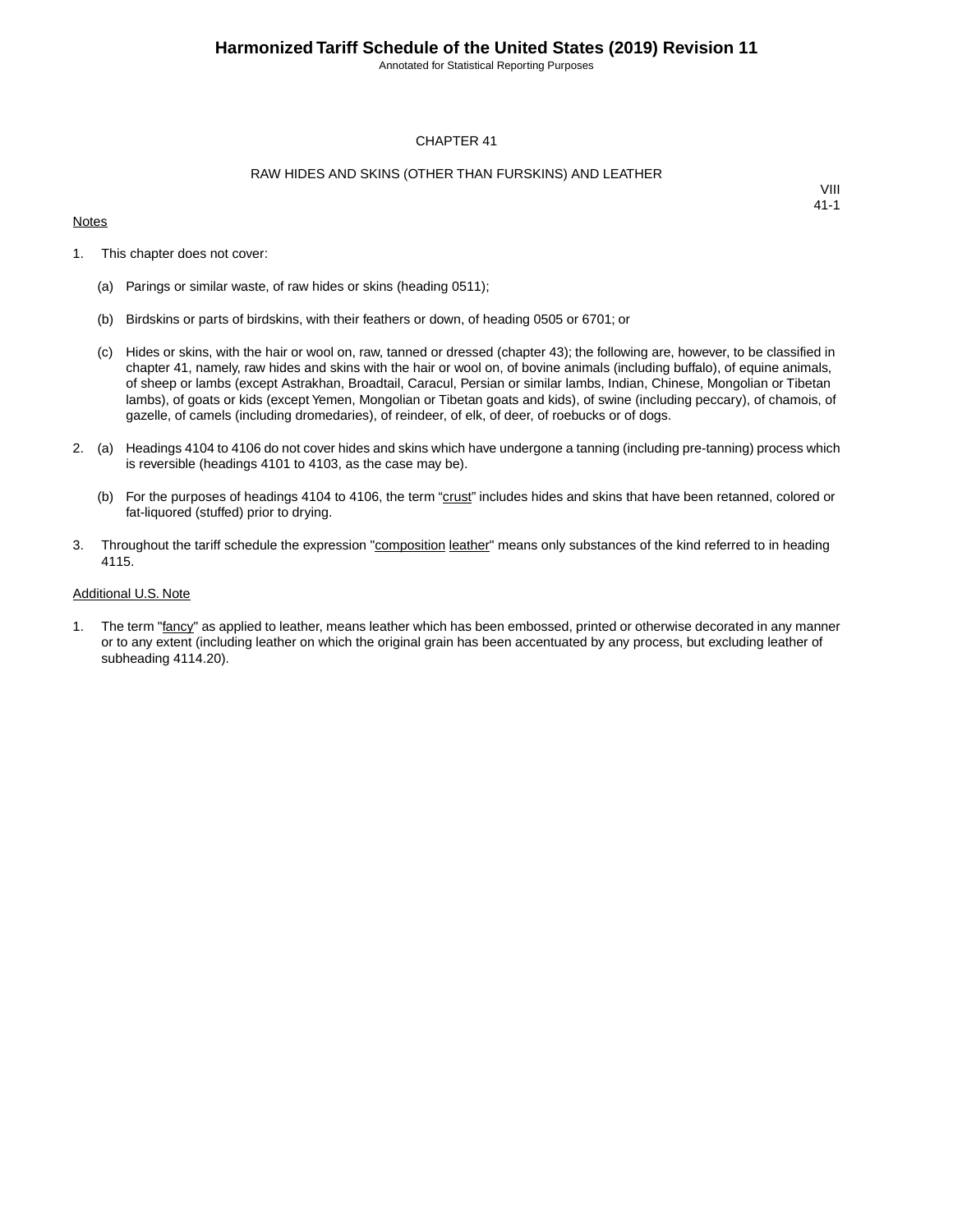Annotated for Statistical Reporting Purposes

| Heading/        | Stat.       |                                                                                                                                                                                                                                                                                                                                                                 | Unit             |         | Rates of Duty                                                                          |                |
|-----------------|-------------|-----------------------------------------------------------------------------------------------------------------------------------------------------------------------------------------------------------------------------------------------------------------------------------------------------------------------------------------------------------------|------------------|---------|----------------------------------------------------------------------------------------|----------------|
| Subheading      | Suf-<br>fix | <b>Article Description</b>                                                                                                                                                                                                                                                                                                                                      | of<br>Quantity   | General | 1<br>Special                                                                           | $\overline{2}$ |
| 4101<br>4101.20 |             | Raw hides and skins of bovine (including buffalo) or equine<br>animals (fresh, or salted, dried, limed, pickled or otherwise<br>preserved, but not tanned, parchment-dressed or further<br>prepared), whether or not dehaired or split:<br>Whole hides and skins, unsplit, of a weight per skin not<br>exceeding 8 kg when simply dried, 10 kg when dry-salted, |                  |         |                                                                                        |                |
| 4101.20.10      | 10          | or 16 kg when fresh, wet-salted or otherwise preserved:                                                                                                                                                                                                                                                                                                         |                  | Free    |                                                                                        | 10%            |
|                 | 20          |                                                                                                                                                                                                                                                                                                                                                                 | kg<br>kg         |         |                                                                                        |                |
|                 |             | Other:<br>Of bovine animals (including buffalo):<br>Of a unit surface area not exceeding 28 square<br>feet $(2.6 \text{ m}^2)$ :                                                                                                                                                                                                                                |                  |         |                                                                                        |                |
| 4101.20.20 00   |             |                                                                                                                                                                                                                                                                                                                                                                 |                  |         |                                                                                        | 15%            |
| 4101.20.30 00   |             | Other:                                                                                                                                                                                                                                                                                                                                                          |                  |         | Free (A+, AU, BH,<br>CA, CL, CO, D, E,<br>IL, JO, KR, MA,<br>MX, OM, P, PA,<br>PE, SG) | 15%            |
| 4101.20.35 00   |             |                                                                                                                                                                                                                                                                                                                                                                 |                  |         | Free (A, AU, BH,<br>CA, CL, CO, D, E,<br>IL, JO, KR, MA,<br>MX, OM, P, PA,<br>PE, SG)  | 25%            |
| 4101.20.40 00   |             | Other:                                                                                                                                                                                                                                                                                                                                                          |                  |         | Free (A, AU, BH,<br>CA, CL, CO, D, E,<br>IL, JO, KR, MA,<br>MX, OM, P, PA,<br>PE, SG)  | 25%            |
| 4101.20.50 00   |             |                                                                                                                                                                                                                                                                                                                                                                 |                  |         | Free (A, AU, BH,<br>CA, CL, CO, D, E,<br>IL, JO, KR, MA,<br>MX, OM, P, PA,<br>PE, SG)  | 25%            |
| 4101.20.70 00   |             |                                                                                                                                                                                                                                                                                                                                                                 | . pcs 3.3%<br>kg |         | Free (A, AU, BH,<br>CA, CL, CO, D, E,<br>IL, JO, KR, MA,<br>MX, OM, P, PA,<br>PE, SG)  | 25%            |
|                 |             |                                                                                                                                                                                                                                                                                                                                                                 |                  |         |                                                                                        |                |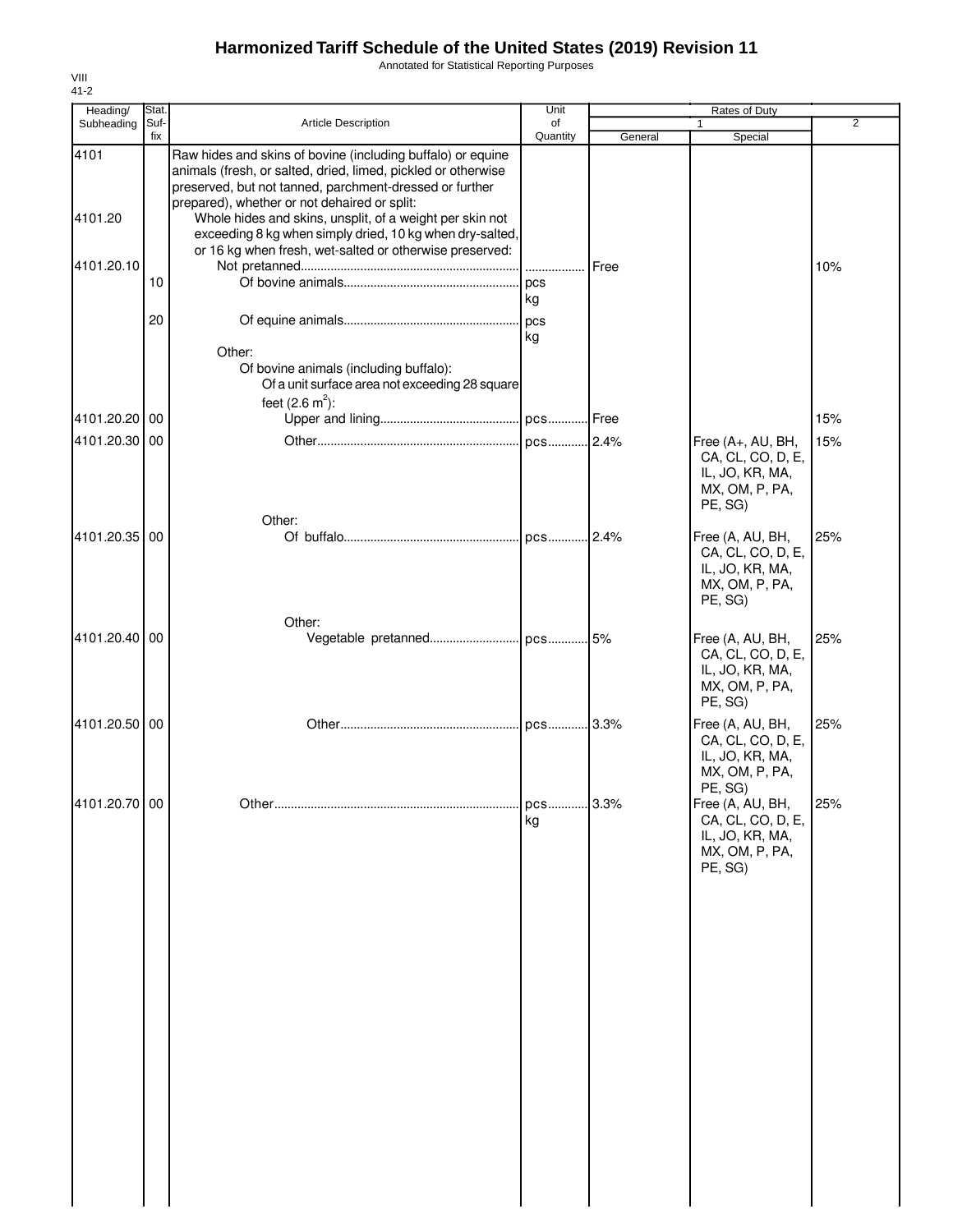Annotated for Statistical Reporting Purposes

| Heading/                             | Stat.       |                                                                                                                                                                                                                                                                                                                             | Unit           |         | <b>Rates of Duty</b>                                                                   |                |
|--------------------------------------|-------------|-----------------------------------------------------------------------------------------------------------------------------------------------------------------------------------------------------------------------------------------------------------------------------------------------------------------------------|----------------|---------|----------------------------------------------------------------------------------------|----------------|
| Subheading                           | Suf-<br>fix | <b>Article Description</b>                                                                                                                                                                                                                                                                                                  | of<br>Quantity | General | Special                                                                                | $\overline{2}$ |
| 4101 (con.)<br>4101.50<br>4101.50.10 |             | Raw hides and skins of bovine (including buffalo) or equine<br>animals (fresh, or salted, dried, limed, pickled or otherwise<br>preserved, but not tanned, parchment-dressed or further<br>prepared), whether or not dehaired or split: (con.)<br>Whole hides and skins, of a weight exceeding 16 kg:<br>Of bovine animals: |                | Free    |                                                                                        | 10%            |
|                                      | 10          |                                                                                                                                                                                                                                                                                                                             | kg             |         |                                                                                        |                |
|                                      | 20<br>91    |                                                                                                                                                                                                                                                                                                                             | kg             |         |                                                                                        |                |
|                                      |             | Other:<br>Of bovine animals (including buffalo):<br>Of a unit surface area not exceeding 28 square<br>feet $(2.6 \text{ m}^2)$ :                                                                                                                                                                                            | kg             |         |                                                                                        |                |
| 4101.50.20 00                        |             |                                                                                                                                                                                                                                                                                                                             |                |         |                                                                                        | 15%            |
| 4101.50.30 00                        |             |                                                                                                                                                                                                                                                                                                                             |                |         | Free (A+, AU, BH,<br>CA, CL, CO, D, E,<br>IL, JO, KR, MA,<br>MX, OM, P, PA,<br>PE, SG) | 15%            |
| 4101.50.35 00                        |             | Other:                                                                                                                                                                                                                                                                                                                      |                |         | Free (A, AU, BH,<br>CA, CL, CO, D, E,<br>IL, JO, KR, MA,<br>MX, OM, P, PA,<br>PE, SG)  | 25%            |
| 4101.50.40 00                        |             | Other:                                                                                                                                                                                                                                                                                                                      |                |         | Free (A, AU, BH,<br>CA, CL, CO, D, E,<br>IL, JO, KR, MA,<br>MX, OM, P, PA,<br>PE, SG)  | 25%            |
| 4101.50.50 00                        |             |                                                                                                                                                                                                                                                                                                                             |                | .3.3%   | Free (A, AU, BH,<br>CA, CL, CO, D, E,<br>IL, JO, KR, MA,<br>MX, OM, P, PA,<br>PE, SG)  | 25%            |
| 4101.50.70 00                        |             |                                                                                                                                                                                                                                                                                                                             | pcs 3.3%       |         | Free (A, AU, BH,<br>CA, CL, CO, D, E,<br>IL, JO, KR, MA,<br>MX, OM, P, PA,<br>PE, SG)  | 25%            |
|                                      |             |                                                                                                                                                                                                                                                                                                                             |                |         |                                                                                        |                |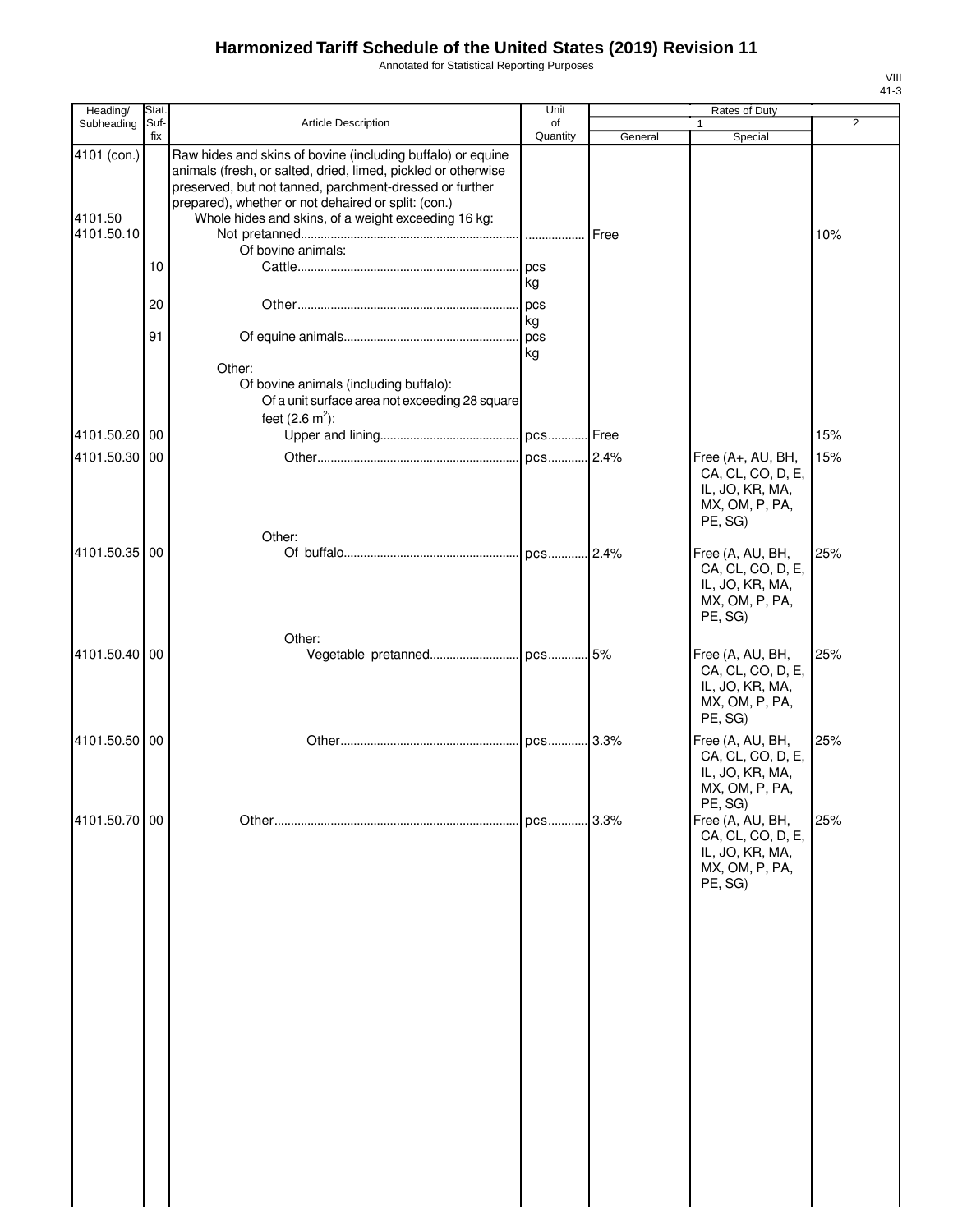Annotated for Statistical Reporting Purposes

| Stat.         |                                                                                                                                                                                                                                                                                              | Unit                                   |                                     | Rates of Duty                                                                                    |                    |
|---------------|----------------------------------------------------------------------------------------------------------------------------------------------------------------------------------------------------------------------------------------------------------------------------------------------|----------------------------------------|-------------------------------------|--------------------------------------------------------------------------------------------------|--------------------|
| Suf-          | <b>Article Description</b>                                                                                                                                                                                                                                                                   | of                                     |                                     |                                                                                                  | $\overline{2}$     |
| 4101 (con.)   | Raw hides and skins of bovine (including buffalo) or equine<br>animals (fresh, or salted, dried, limed, pickled or otherwise<br>preserved, but not tanned, parchment-dressed or further<br>prepared), whether or not dehaired or split: (con.)<br>Other, including butts, bends and bellies: |                                        |                                     |                                                                                                  |                    |
| 10            | Of bovine animals:<br>Fresh or wet-salted:                                                                                                                                                                                                                                                   | pcs                                    |                                     |                                                                                                  | 10%                |
| 20            |                                                                                                                                                                                                                                                                                              | pcs                                    |                                     |                                                                                                  |                    |
| 30            |                                                                                                                                                                                                                                                                                              | pcs                                    |                                     |                                                                                                  |                    |
| 40            | Other:                                                                                                                                                                                                                                                                                       | kg                                     |                                     |                                                                                                  |                    |
| 4101.90.35 00 |                                                                                                                                                                                                                                                                                              | pcs                                    |                                     | Free (A, AU, BH,<br>CA, CL, CO, D, E,<br>IL, JO, KR, MA,<br>MX, OM, P, PA,<br>PE, SG)            | 25%                |
| 4101.90.40 00 | Other:                                                                                                                                                                                                                                                                                       |                                        |                                     | Free (A*, AU, BH,<br>CA, CL, CO, D, E,<br>IL, JO, KR, MA,<br>MX, OM, P, PA,                      | 25%                |
| 4101.90.50 00 |                                                                                                                                                                                                                                                                                              |                                        |                                     | Free (A, AU, BH,<br>CA, CL, CO, D, E,<br>IL, JO, KR, MA,<br>MX, OM, P, PA,                       | 25%                |
| 4101.90.70 00 |                                                                                                                                                                                                                                                                                              |                                        |                                     | PE, SG)<br>Free (A, AU, BH,<br>CA, CL, CO, D, E,<br>IL, JO, KR, MA,<br>MX, OM, P, PA,<br>PE, SG) | 25%                |
| 4101.90.10    | fix                                                                                                                                                                                                                                                                                          | Of bovine animals (including buffalo): | Quantity<br>kg<br>kg<br>kg<br>. pcs | General<br>Free<br>.2.4%                                                                         | Special<br>PE, SG) |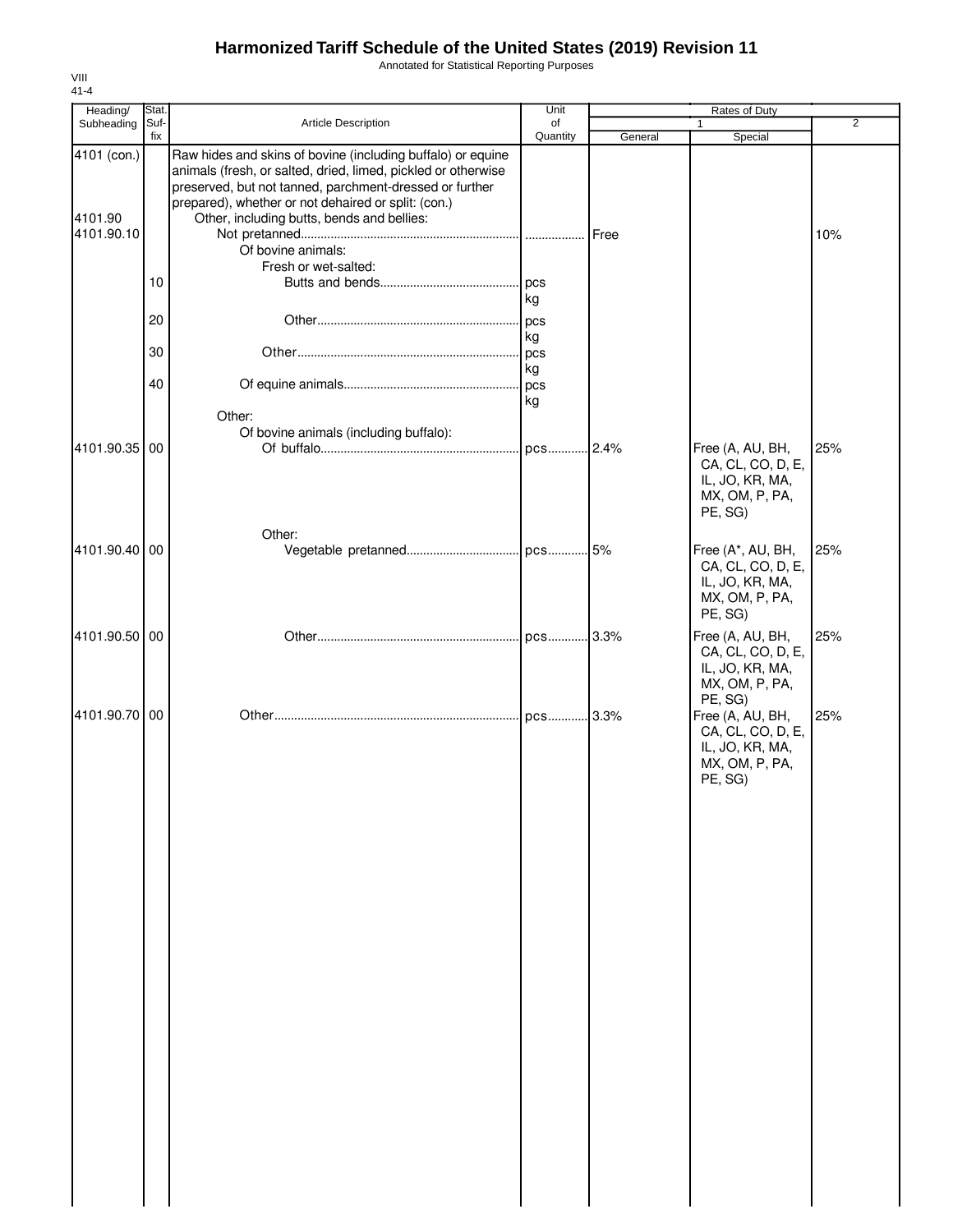Annotated for Statistical Reporting Purposes

| Heading/                 | Stat. |                                                                                                                                                                                            | Unit         |         | Rates of Duty                                                                          |                |
|--------------------------|-------|--------------------------------------------------------------------------------------------------------------------------------------------------------------------------------------------|--------------|---------|----------------------------------------------------------------------------------------|----------------|
| Subheading               | Suf-  | Article Description                                                                                                                                                                        | of           |         |                                                                                        | $\overline{2}$ |
| 4102                     | fix   | Raw skins of sheep or lambs (fresh, or salted, dried, limed,<br>pickled or otherwise preserved, but not tanned, parchment-<br>dressed or further prepared), whether or not with wool on or | Quantity     | General | Special                                                                                |                |
| 4102.10<br>4102.10.10 00 |       | split, other than those excluded by note 1(c) to this chapter:<br>With wool on:                                                                                                            | pcs          | Free    |                                                                                        | Free           |
|                          |       |                                                                                                                                                                                            | kg           |         |                                                                                        |                |
| 4102.10.20               | 00    | Other:                                                                                                                                                                                     | pcs<br>kg    | Free    |                                                                                        | 10%            |
| 4102.10.30 00            |       |                                                                                                                                                                                            | pcs 2%<br>kg |         | Free (A+, AU, BH,<br>CA, CL, CO, D, E,<br>IL, JO, KR, MA,<br>MX, OM, P, PA,<br>PE, SG) | 25%            |
|                          |       | Without wool on:                                                                                                                                                                           |              |         |                                                                                        |                |
| 4102.21.00               |       |                                                                                                                                                                                            |              | Free    |                                                                                        | Free           |
|                          | 65    |                                                                                                                                                                                            | kg           |         |                                                                                        |                |
|                          | 95    |                                                                                                                                                                                            | pcs          |         |                                                                                        |                |
|                          |       |                                                                                                                                                                                            | kg           |         |                                                                                        |                |
| 4102.29<br>4102.29.10    |       | Other:                                                                                                                                                                                     |              | Free    |                                                                                        | Free           |
|                          | 10    |                                                                                                                                                                                            |              |         |                                                                                        |                |
|                          |       |                                                                                                                                                                                            | kg           |         |                                                                                        |                |
|                          | 90    |                                                                                                                                                                                            | pcs<br>kg    |         |                                                                                        |                |
| 4102.29.20 00            |       | Other:                                                                                                                                                                                     | pcs          | Free    |                                                                                        | 10%            |
|                          |       |                                                                                                                                                                                            | kg           |         |                                                                                        |                |
| 4102.29.30 00            |       |                                                                                                                                                                                            | pcs<br>kg    | 2%      | Free (A+, AU, BH,<br>CA, CL, CO, D, E,<br>IL, JO, KR, MA,<br>MX, OM, P, PA,<br>PE, SG) | 25%            |
|                          |       |                                                                                                                                                                                            |              |         |                                                                                        |                |
|                          |       |                                                                                                                                                                                            |              |         |                                                                                        |                |
|                          |       |                                                                                                                                                                                            |              |         |                                                                                        |                |
|                          |       |                                                                                                                                                                                            |              |         |                                                                                        |                |
|                          |       |                                                                                                                                                                                            |              |         |                                                                                        |                |
|                          |       |                                                                                                                                                                                            |              |         |                                                                                        |                |
|                          |       |                                                                                                                                                                                            |              |         |                                                                                        |                |
|                          |       |                                                                                                                                                                                            |              |         |                                                                                        |                |
|                          |       |                                                                                                                                                                                            |              |         |                                                                                        |                |
|                          |       |                                                                                                                                                                                            |              |         |                                                                                        |                |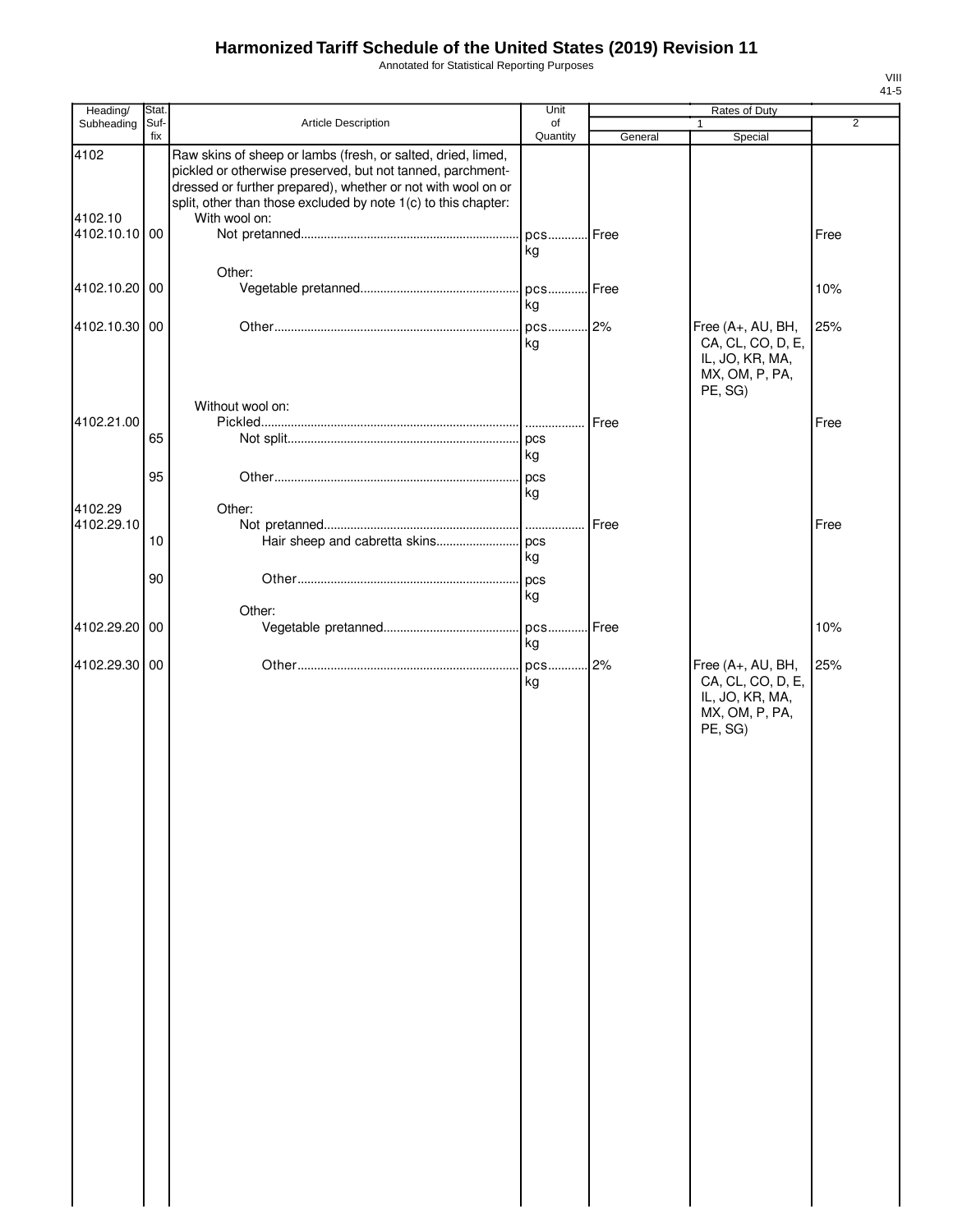Annotated for Statistical Reporting Purposes

| Heading/      | Stat. |                                                                                                                                                                                                                                                                  | Unit       |               | Rates of Duty                                                                         |                |
|---------------|-------|------------------------------------------------------------------------------------------------------------------------------------------------------------------------------------------------------------------------------------------------------------------|------------|---------------|---------------------------------------------------------------------------------------|----------------|
| Subheading    | Suf-  | <b>Article Description</b>                                                                                                                                                                                                                                       | of         |               |                                                                                       | $\overline{2}$ |
|               | fix   |                                                                                                                                                                                                                                                                  | Quantity   | General       | Special                                                                               |                |
| 4103          |       | Other raw hides and skins (fresh, or salted, dried, limed,<br>pickled or otherwise preserved, but not tanned,<br>parchment-dressed or further prepared), whether or not<br>dehaired or split, other than those excluded by note 1(b) or<br>1(c) to this chapter: |            |               |                                                                                       |                |
| 4103.20       |       | Of reptiles:                                                                                                                                                                                                                                                     |            |               |                                                                                       |                |
| 4103.20.10 00 |       |                                                                                                                                                                                                                                                                  | pcs<br>kg  | <b>I</b> Free |                                                                                       | Free           |
|               |       | Other:                                                                                                                                                                                                                                                           |            |               |                                                                                       |                |
| 4103.20.20 00 |       |                                                                                                                                                                                                                                                                  |            |               | Free (A, AU, BH,<br>CA, CL, CO, D, E,<br>IL, JO, KR, MA,<br>MX, OM, P, PA,<br>PE, SG) | 25%            |
| 4103.20.30 00 |       |                                                                                                                                                                                                                                                                  |            |               |                                                                                       | 25%            |
| 4103.30       |       | Of swine:                                                                                                                                                                                                                                                        |            |               |                                                                                       |                |
| 4103.30.10 00 |       |                                                                                                                                                                                                                                                                  | . pcs Free |               |                                                                                       | Free           |
|               |       |                                                                                                                                                                                                                                                                  | kg         |               |                                                                                       |                |
| 4103.30.20 00 |       |                                                                                                                                                                                                                                                                  | pcs 4.2%   |               | Free (A+, AU, BH,                                                                     | 25%            |
| 4103.90       |       | Other:                                                                                                                                                                                                                                                           |            |               | CA, CL, CO, D, E,<br>IL, JO, KR, MA,<br>MX, OM, P, PA,<br>PE, SG)                     |                |
| 4103.90.11    |       |                                                                                                                                                                                                                                                                  |            | Free          |                                                                                       | Free           |
|               | 30    |                                                                                                                                                                                                                                                                  |            |               |                                                                                       |                |
|               |       |                                                                                                                                                                                                                                                                  | kg         |               |                                                                                       |                |
|               |       |                                                                                                                                                                                                                                                                  |            |               |                                                                                       |                |
|               | 40    |                                                                                                                                                                                                                                                                  |            |               |                                                                                       |                |
|               |       |                                                                                                                                                                                                                                                                  | kg         |               |                                                                                       |                |
|               | 90    |                                                                                                                                                                                                                                                                  | kg         |               |                                                                                       |                |
|               |       | Other:                                                                                                                                                                                                                                                           |            |               |                                                                                       |                |
|               |       | Of goats or kids:                                                                                                                                                                                                                                                |            |               |                                                                                       |                |
| 4103.90.12    | 00    |                                                                                                                                                                                                                                                                  | . pcs      | Free          |                                                                                       | 10%            |
|               |       |                                                                                                                                                                                                                                                                  | kg         |               |                                                                                       |                |
| 4103.90.13 00 |       |                                                                                                                                                                                                                                                                  | pcs 3.7%   |               | Free (A, AU, BH,                                                                      | 25%            |
|               |       |                                                                                                                                                                                                                                                                  | kg         |               | CA, CL, CO, D, E,<br>IL, JO, KR, MA,<br>MX, OM, P, PA,<br>PE, SG)                     |                |
| 4103.90.20 00 |       |                                                                                                                                                                                                                                                                  | kg         | .3.3%         | Free (A+, AU, BH,                                                                     | 25%            |
|               |       |                                                                                                                                                                                                                                                                  |            |               | CA, CL, CO, D, E,<br>IL, JO, KR, MA,<br>MX, OM, P, PA,<br>PE, SG)                     |                |
|               |       |                                                                                                                                                                                                                                                                  |            |               |                                                                                       |                |
|               |       |                                                                                                                                                                                                                                                                  |            |               |                                                                                       |                |
|               |       |                                                                                                                                                                                                                                                                  |            |               |                                                                                       |                |
|               |       |                                                                                                                                                                                                                                                                  |            |               |                                                                                       |                |
|               |       |                                                                                                                                                                                                                                                                  |            |               |                                                                                       |                |
|               |       |                                                                                                                                                                                                                                                                  |            |               |                                                                                       |                |
|               |       |                                                                                                                                                                                                                                                                  |            |               |                                                                                       |                |
|               |       |                                                                                                                                                                                                                                                                  |            |               |                                                                                       |                |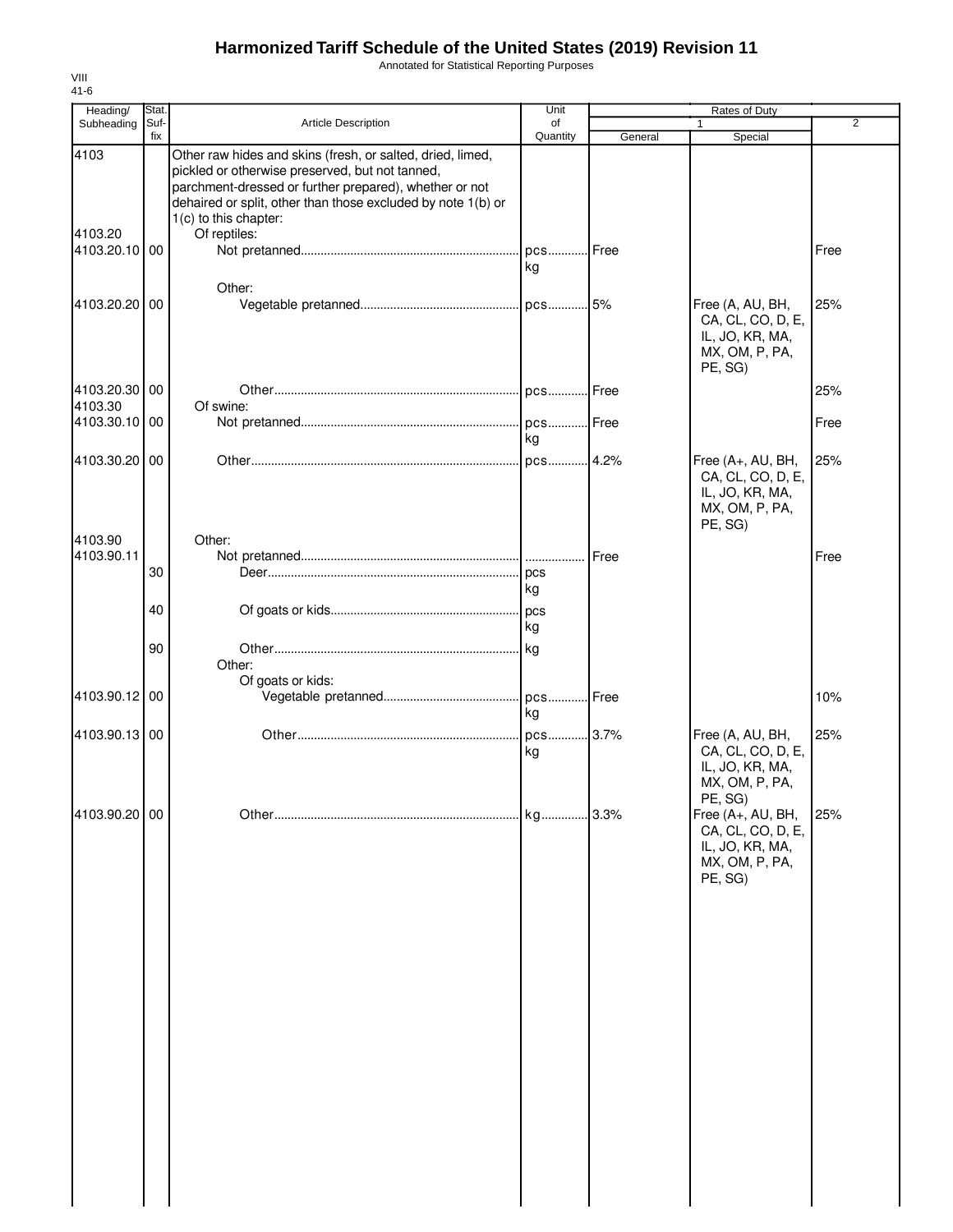Annotated for Statistical Reporting Purposes

| Heading/   | Stat.          |                                                                                                                                                                                                   | Unit           |                       | <b>Rates of Duty</b>                                                                   |     |
|------------|----------------|---------------------------------------------------------------------------------------------------------------------------------------------------------------------------------------------------|----------------|-----------------------|----------------------------------------------------------------------------------------|-----|
| Subheading | Suf-<br>fix    | <b>Article Description</b>                                                                                                                                                                        | of<br>Quantity | General               | $\mathbf{1}$<br>Special                                                                | 2   |
| 4104       |                | Tanned or crust hides and skins of bovine (including buffalo)<br>or equine animals, without hair on, whether or not split, but not<br>further prepared:<br>In the wet state (including wet-blue): |                |                       |                                                                                        |     |
| 4104.11    |                | Full grains, unsplit; grain splits:<br>Whole bovine leather, of a unit surface area not                                                                                                           |                |                       |                                                                                        |     |
| 4104.11.10 | 20             | exceeding 28 square feet $(2.6 \text{ m}^2)$ :                                                                                                                                                    |                |                       |                                                                                        | 15% |
| 4104.11.20 | 40<br>00       |                                                                                                                                                                                                   |                | $2.4\%$ <sup>1/</sup> | Free (A+, AU, BH,<br>CA, CL, CO, D, E,<br>IL, JO, KR, MA,<br>MX, OM, P, PA,<br>PE, SG) | 15% |
| 4104.11.30 | 10             | Other:                                                                                                                                                                                            |                | $2.4\%$ <sup>2/</sup> | Free (A, AU, BH,<br>CA, CL, CO, D, E,<br>IL, JO, KR, MA,<br>MX, OM, P, PA,<br>PE, SG)  | 25% |
| 4104.11.40 | 60             | Other:                                                                                                                                                                                            |                |                       | Free (A, AU, BH,                                                                       | 25% |
|            | 10             |                                                                                                                                                                                                   |                |                       | CA, CL, CO, D, E,<br>IL, JO, KR, MA,<br>MX, OM, P, PA,<br>PE, SG)                      |     |
| 4104.11.50 | 60             |                                                                                                                                                                                                   |                | $3.3\%$ <sup>2/</sup> | Free (A, AU, BH,<br>CA, CL, CO, D, E,<br>IL, JO, KR, MA,<br>MX, OM, P, PA,<br>PE, SG)  | 25% |
|            | 30             | Wet blues:                                                                                                                                                                                        | pcs<br>kg      |                       |                                                                                        |     |
|            | 40<br>70<br>80 | Split:                                                                                                                                                                                            | pcs            |                       |                                                                                        |     |
|            |                |                                                                                                                                                                                                   |                |                       |                                                                                        |     |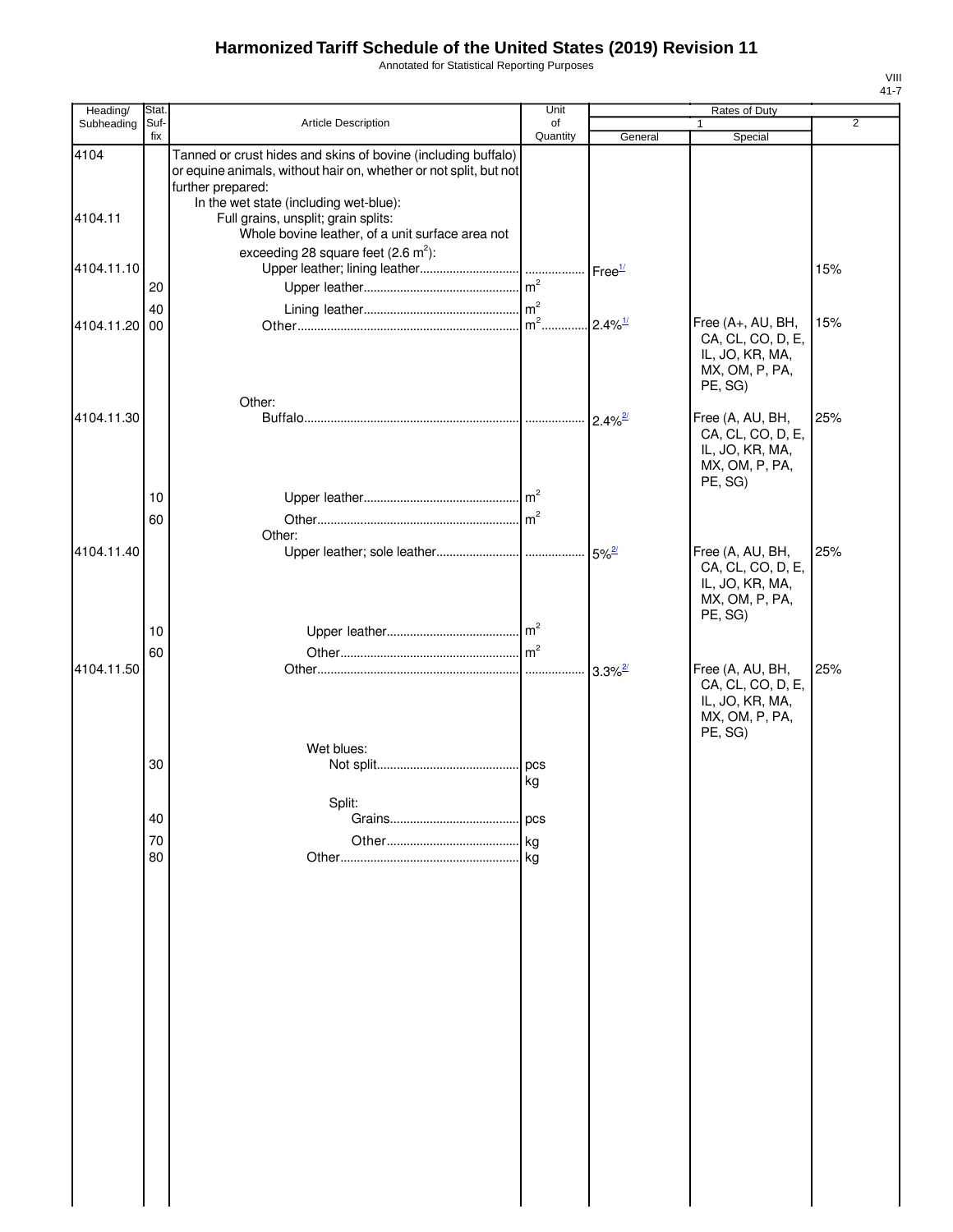Annotated for Statistical Reporting Purposes

| Heading/      | Stat.    |                                                                                                                                    | Unit     |                        | Rates of Duty                                                                          |                |
|---------------|----------|------------------------------------------------------------------------------------------------------------------------------------|----------|------------------------|----------------------------------------------------------------------------------------|----------------|
| Subheading    | Suf-     | <b>Article Description</b>                                                                                                         | of       |                        | 1                                                                                      | $\overline{2}$ |
| 4104 (con.)   | fix      | Tanned or crust hides and skins of bovine (including buffalo)<br>or equine animals, without hair on, whether or not split, but not | Quantity | General                | Special                                                                                |                |
|               |          | further prepared: (con.)<br>In the wet state (including wet-blue): (con.)                                                          |          |                        |                                                                                        |                |
| 4104.19       |          | Other:<br>Whole bovine leather, of a unit surface area not                                                                         |          |                        |                                                                                        |                |
| 4104.19.10    |          | exceeding 28 square feet $(2.6 \text{ m}^2)$ :                                                                                     |          |                        |                                                                                        | 15%            |
|               | 20       |                                                                                                                                    |          |                        |                                                                                        |                |
| 4104.19.20    | 40<br>00 |                                                                                                                                    |          | $.2.4\%$ <sup>1/</sup> | Free (A+, AU, BH,<br>CA, CL, CO, D, E,<br>IL, JO, KR, MA,<br>MX, OM, P, PA,<br>PE, SG) | 15%            |
|               |          | Other:                                                                                                                             |          |                        |                                                                                        |                |
| 4104.19.30 00 |          |                                                                                                                                    | $m2$     | $2.4\%$ <sup>2/</sup>  | Free (A, AU, BH,<br>CA, CL, CO, D, E,<br>IL, JO, KR, MA,<br>MX, OM, P, PA,<br>PE, SG)  | 25%            |
| 4104.19.40    |          | Other:                                                                                                                             |          |                        | Free (A, AU, BH,<br>CA, CL, CO, D, E,                                                  | 25%            |
|               | 10       |                                                                                                                                    |          |                        | IL, JO, KR, MA,<br>MX, OM, P, PA,<br>PE, SG)                                           |                |
|               |          |                                                                                                                                    |          |                        |                                                                                        |                |
| 4104.19.50    | 60       |                                                                                                                                    |          |                        | Free (A, AU, BH,<br>CA, CL, CO, D, E,<br>IL, JO, KR, MA,<br>MX, OM, P, PA,<br>PE, SG)  | 25%            |
|               |          | Wet blues:                                                                                                                         |          |                        |                                                                                        |                |
|               | 30       |                                                                                                                                    | kg       |                        |                                                                                        |                |
|               |          | Split:                                                                                                                             |          |                        |                                                                                        |                |
|               | 40       |                                                                                                                                    | . pcs    |                        |                                                                                        |                |
|               | 70<br>80 |                                                                                                                                    | kg<br>kg |                        |                                                                                        |                |
|               |          |                                                                                                                                    |          |                        |                                                                                        |                |
|               |          |                                                                                                                                    |          |                        |                                                                                        |                |
|               |          |                                                                                                                                    |          |                        |                                                                                        |                |
|               |          |                                                                                                                                    |          |                        |                                                                                        |                |
|               |          |                                                                                                                                    |          |                        |                                                                                        |                |
|               |          |                                                                                                                                    |          |                        |                                                                                        |                |
|               |          |                                                                                                                                    |          |                        |                                                                                        |                |
|               |          |                                                                                                                                    |          |                        |                                                                                        |                |
|               |          |                                                                                                                                    |          |                        |                                                                                        |                |
|               |          |                                                                                                                                    |          |                        |                                                                                        |                |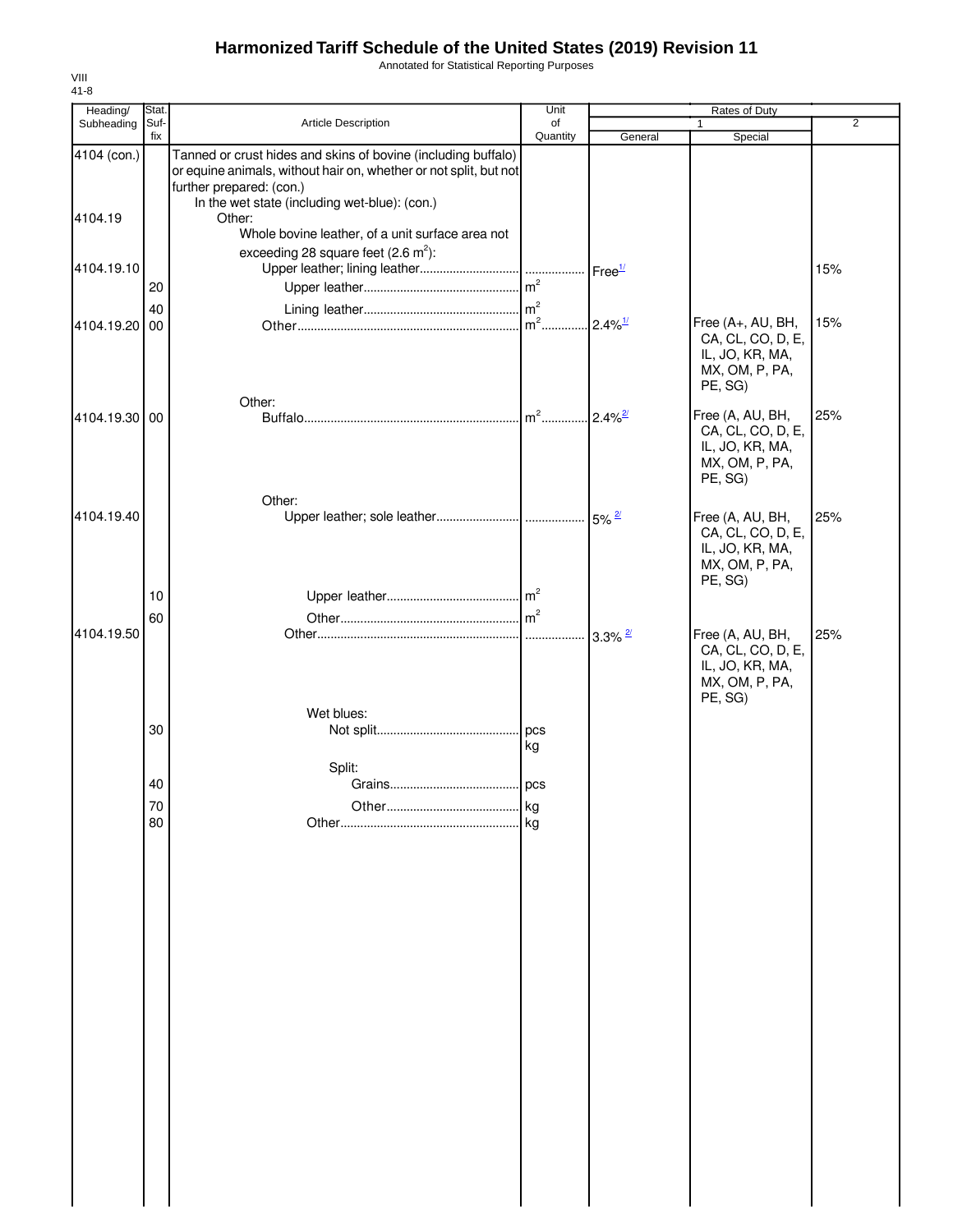Annotated for Statistical Reporting Purposes

| Heading/               | Stat.       |                                                                                                                                                                                                                                                                                        | Unit           |                       | Rates of Duty                                                                          |                |
|------------------------|-------------|----------------------------------------------------------------------------------------------------------------------------------------------------------------------------------------------------------------------------------------------------------------------------------------|----------------|-----------------------|----------------------------------------------------------------------------------------|----------------|
| Subheading             | Suf-<br>fix | Article Description                                                                                                                                                                                                                                                                    | of<br>Quantity | General               | $\mathbf{1}$<br>Special                                                                | $\overline{2}$ |
| 4104 (con.)<br>4104.41 |             | Tanned or crust hides and skins of bovine (including buffalo)<br>or equine animals, without hair on, whether or not split, but not<br>further prepared: (con.)<br>In the dry state (crust):<br>Full grains, unsplit; grain splits:<br>Whole bovine leather, of a unit surface area not |                |                       |                                                                                        |                |
| 4104.41.10             | 20          | exceeding 28 square feet $(2.6 \text{ m}^2)$ :                                                                                                                                                                                                                                         | m <sup>2</sup> | Free <sup>1/</sup>    |                                                                                        | 15%            |
| 4104.41.20             | 40<br>00    |                                                                                                                                                                                                                                                                                        | $m2$           | $2.4\%$ <sup>1/</sup> | Free (A+, AU, BH,<br>CA, CL, CO, D, E,<br>IL, JO, KR, MA,<br>MX, OM, P, PA,<br>PE, SG) | 15%            |
| 4104.41.30             | 10          | Other:                                                                                                                                                                                                                                                                                 |                | $2.4\%$ <sup>2/</sup> | Free (A, AU, BH,<br>CA, CL, CO, D, E,<br>IL, JO, KR, MA,<br>MX, OM, P, PA,<br>PE, SG)  | 25%            |
| 4104.41.40             | 60          | Other:                                                                                                                                                                                                                                                                                 |                |                       | Free (A, AU, BH,<br>CA, CL, CO, D, E,<br>IL, JO, KR, MA,<br>MX, OM, P, PA,             | 25%            |
|                        | 10<br>60    |                                                                                                                                                                                                                                                                                        | $m2$ .         |                       | PE, SG)<br>Free (A*, AU, BH,                                                           | 25%            |
| 4104.41.50             | 00          |                                                                                                                                                                                                                                                                                        |                | $3.3\%$ $\frac{3}{4}$ | CA, CL, CO, D, E,<br>IL, JO, KR, MA,<br>MX, OM, P, PA,<br>PE, SG)                      |                |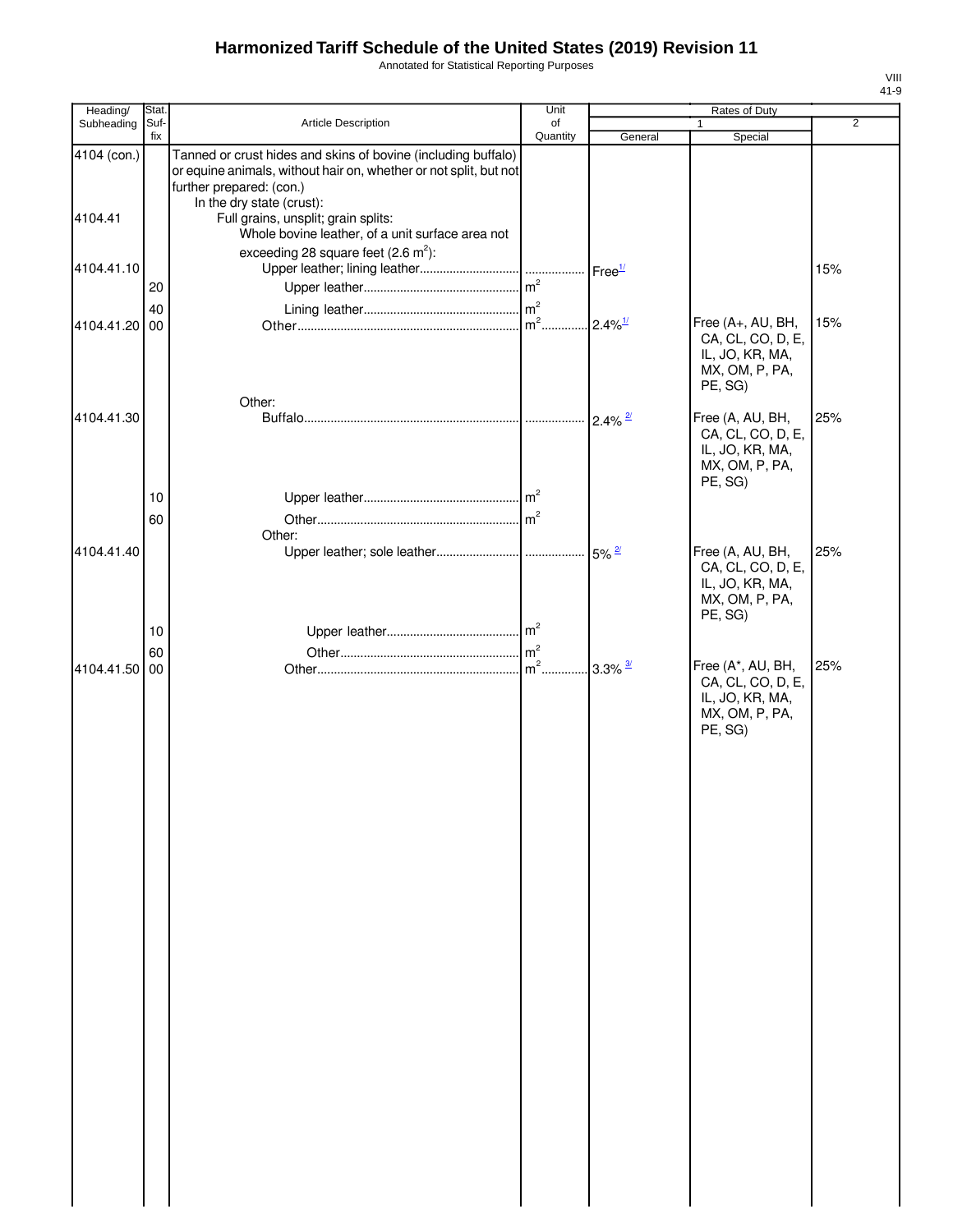Annotated for Statistical Reporting Purposes

| Heading/               | Stat.       |                                                                                                                                                                                                              | Unit                      |                       | Rates of Duty                                                                                     |                |
|------------------------|-------------|--------------------------------------------------------------------------------------------------------------------------------------------------------------------------------------------------------------|---------------------------|-----------------------|---------------------------------------------------------------------------------------------------|----------------|
| Subheading             | Suf-<br>fix | <b>Article Description</b>                                                                                                                                                                                   | of<br>Quantity            | General               | Special                                                                                           | $\overline{2}$ |
| 4104 (con.)<br>4104.49 |             | Tanned or crust hides and skins of bovine (including buffalo)<br>or equine animals, without hair on, whether or not split, but not<br>further prepared: (con.)<br>In the dry state (crust): (con.)<br>Other: |                           |                       |                                                                                                   |                |
|                        |             | Whole bovine leather, of a unit surface area not<br>exceeding 28 square feet $(2.6 \text{ m}^2)$ :                                                                                                           |                           |                       |                                                                                                   |                |
| 4104.49.10             | 20          |                                                                                                                                                                                                              | m <sup>2</sup>            | Free <sup>1/</sup>    |                                                                                                   | 15%            |
| 4104.49.20             | 40<br>00    |                                                                                                                                                                                                              | $\text{Im}^2$             | $2.4\%$ <sup>1/</sup> | Free (A+, AU, BH,<br>CA, CL, CO, D, E,<br>IL, JO, KR, MA,<br>MX, OM, P, PA,<br>PE, SG)            | 15%            |
| 4104.49.30             |             | Other:                                                                                                                                                                                                       |                           | $2.4\%$ <sup>2/</sup> | Free (A, AU, BH,<br>CA, CL, CO, D, E,<br>IL, JO, KR, MA,<br>MX, OM, P, PA,                        | 25%            |
|                        | 10<br>60    | Other:                                                                                                                                                                                                       | $\mathsf{Im}^2$           |                       | PE, SG)                                                                                           |                |
| 4104.49.40             | 10          |                                                                                                                                                                                                              |                           |                       | Free (A, AU, BH,<br>CA, CL, CO, D, E,<br>IL, JO, KR, MA,<br>MX, OM, P, PA,<br>PE, SG)             | 25%            |
| 4104.49.50             | 60<br>00    |                                                                                                                                                                                                              | $\mathsf{Im}^2$<br>$m2$ . | $3.3\%$ <sup>2/</sup> | Free (A, AU, BH,<br>CA, CL, CO, D, E,<br>IL, JO, KR, MA,<br>MX, OM, P, PA,<br>PE, SG)             | 25%            |
| 4105<br>4105.10        |             | Tanned or crust skins of sheep or lambs, without wool on,<br>whether or not split, but not further prepared:<br>In the wet state (including wet-blue):                                                       |                           |                       |                                                                                                   |                |
| 4105.10.10 00          |             |                                                                                                                                                                                                              |                           |                       | Free (A+, AU, BH,<br>CA, CL, CO, D, E,<br>IL, JO, KR, MA,<br>MX, OM, P, PA,<br>PE, SG)            | 25%            |
| 4105.10.90 00          |             |                                                                                                                                                                                                              | $m2$                      | $2\%$ $\frac{2}{2}$   | Free (A+, AU, BH,<br>CA, CL, CO, D, E,<br>IL, JO, KR, MA,<br>MX, OM, P, PA,                       | 25%            |
| 4105.30.00 00          |             |                                                                                                                                                                                                              | $m2$                      | $2\%$ <sup>2/</sup>   | PE, SG)<br>Free (A+, AU, BH,<br>CA, CL, CO, D, E,<br>IL, JO, KR, MA,<br>MX, OM, P, PA,<br>PE, SG) | 25%            |
|                        |             |                                                                                                                                                                                                              |                           |                       |                                                                                                   |                |
|                        |             |                                                                                                                                                                                                              |                           |                       |                                                                                                   |                |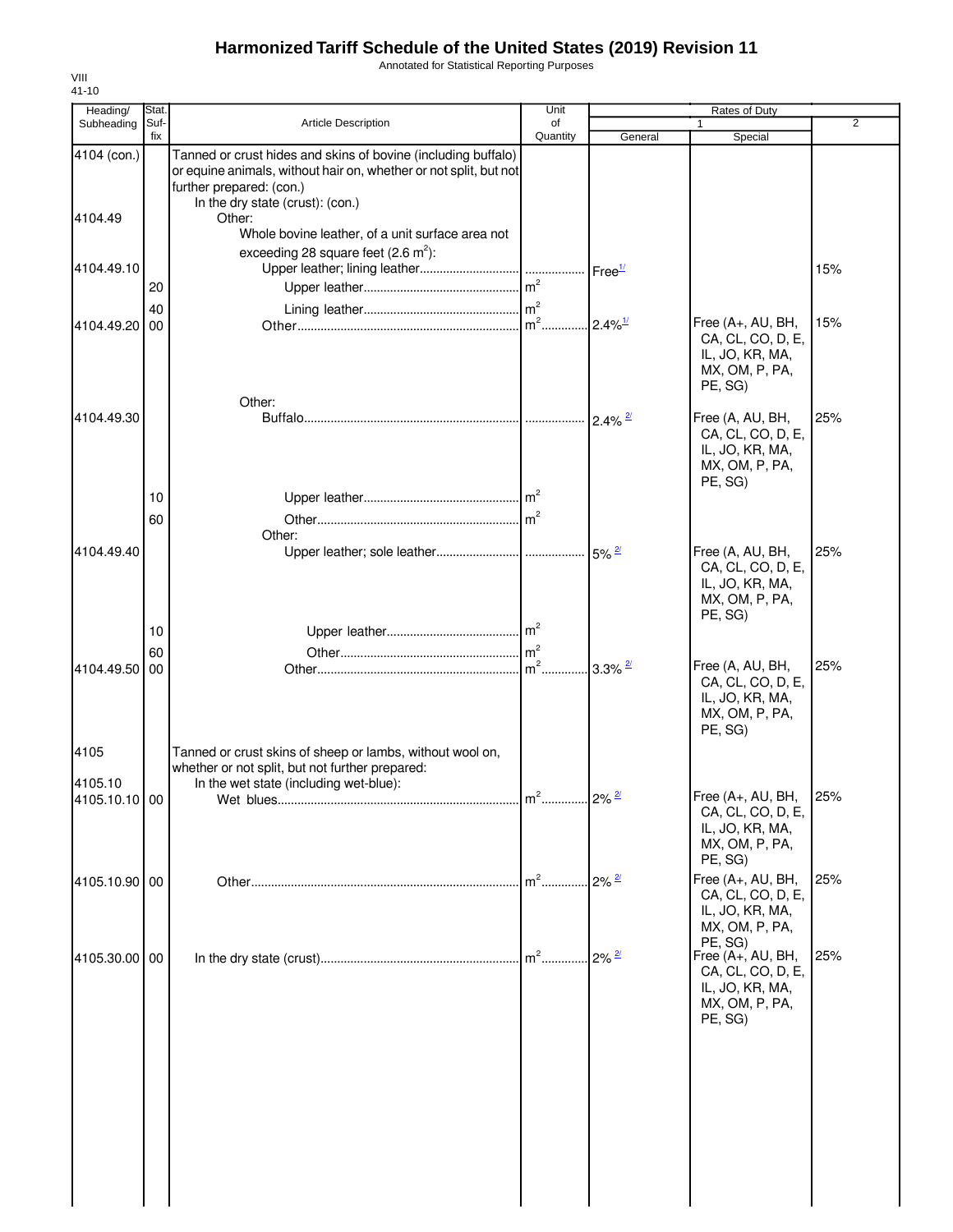Annotated for Statistical Reporting Purposes

| Heading/                      | Stat.       |                                                                                                                                                                                    | Unit                              |                        | Rates of Duty                                                                          |                |
|-------------------------------|-------------|------------------------------------------------------------------------------------------------------------------------------------------------------------------------------------|-----------------------------------|------------------------|----------------------------------------------------------------------------------------|----------------|
| Subheading                    | Suf-<br>fix | <b>Article Description</b>                                                                                                                                                         | of<br>Quantity                    | General                | $\mathbf{1}$<br>Special                                                                | $\overline{2}$ |
| 4106<br>4106.21<br>4106.21.10 | 00          | Tanned or crust skins of other animals, without wool or hair<br>on, whether or not split, but not further prepared:<br>Of goats or kids:<br>In the wet state (including wet-blue): | $m^2$ $\ldots$ 2.4% $\frac{2}{3}$ |                        | Free (A, AU, BH,                                                                       | 25%            |
|                               |             |                                                                                                                                                                                    |                                   |                        | CA, CL, CO, D, E,<br>IL, JO, KR, MA,<br>MX, OM, P, PA,<br>PE, SG)                      |                |
| 4106.21.90 00                 |             |                                                                                                                                                                                    | $m2$                              | $2.4\%$ <sup>2/</sup>  | Free (A, AU, BH,<br>CA, CL, CO, D, E,<br>IL, JO, KR, MA,<br>MX, OM, P, PA,<br>PE, SG)  | 25%            |
| 4106.22.00 00                 |             | Of swine:                                                                                                                                                                          |                                   |                        | Free (A, AU, BH,<br>CA, CL, CO, D, E,<br>IL, JO, KR, MA,<br>MX, OM, P, PA,<br>PE, SG)  | 25%            |
| 4106.31                       |             | In the wet state (including wet-blue):                                                                                                                                             |                                   |                        |                                                                                        |                |
| 4106.31.10                    | 00          |                                                                                                                                                                                    | $m2$                              | 4.2% $\frac{1}{2}$     | Free (A+, AU, BH,<br>CA, CL, CO, D, E,<br>IL, JO, KR, MA,<br>MX, OM, P, PA,<br>PE, SG) | 25%            |
| 4106.31.90 00                 |             |                                                                                                                                                                                    | $m2$                              | $4.2\%$ <sup>1/</sup>  | Free (A+, AU, BH,<br>CA, CL, CO, D, E,<br>IL, JO, KR, MA,<br>MX, OM, P, PA,<br>PE, SG) | 25%            |
| 4106.32.00 00                 |             |                                                                                                                                                                                    |                                   |                        | Free (A+, AU, BH,<br>CA, CL, CO, D, E,<br>IL, JO, KR, MA,<br>MX, OM, P, PA,<br>PE, SG) | 25%            |
| 4106.40.00 00                 |             |                                                                                                                                                                                    |                                   |                        |                                                                                        | 25%            |
| 4106.91.00 00                 |             | Other:                                                                                                                                                                             |                                   |                        | Free (A+, AU, BH,<br>CA, CL, CO, D, E,<br>IL, JO, KR, MA,<br>MX, OM, P, PA,<br>PE, SG) | 25%            |
| 4106.92.00 00                 |             |                                                                                                                                                                                    | $m^2$                             | $.3.3\%$ <sup>1/</sup> | Free (A+, AU, BH,<br>CA, CL, CO, D, E,<br>IL, JO, KR, MA,<br>MX, OM, P, PA,<br>PE, SG) | 25%            |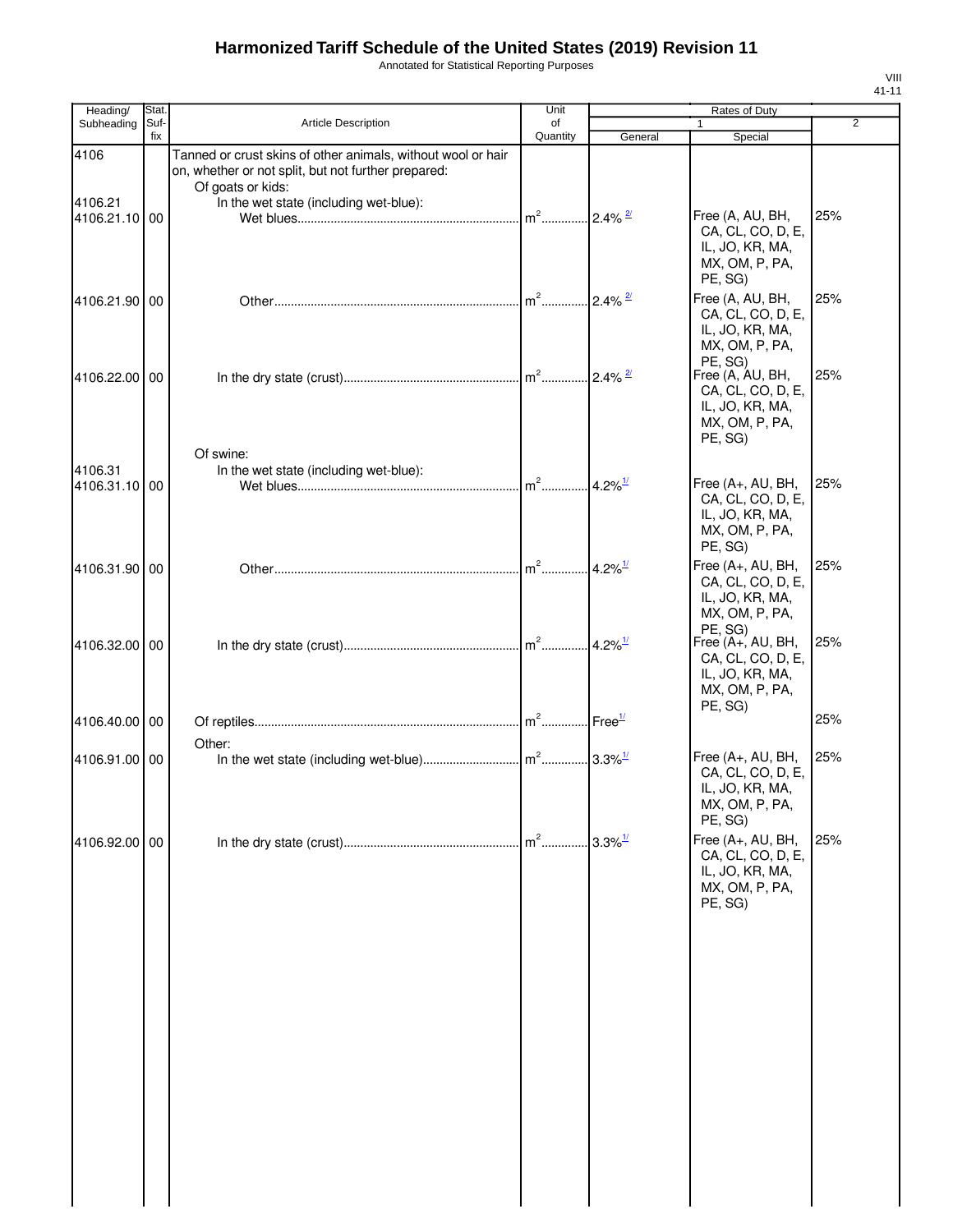Annotated for Statistical Reporting Purposes

| Heading/      | Stat.                |                                                                                                                                                                                                                                                         | Unit                              |                          | Rates of Duty                                                                          |                |
|---------------|----------------------|---------------------------------------------------------------------------------------------------------------------------------------------------------------------------------------------------------------------------------------------------------|-----------------------------------|--------------------------|----------------------------------------------------------------------------------------|----------------|
| Subheading    | Suf-<br>fix          | Article Description                                                                                                                                                                                                                                     | of<br>Quantity                    | General                  | Special                                                                                | $\overline{2}$ |
| 4107          |                      | Leather further prepared after tanning or crusting, including<br>parchment-dressed leather, of bovine (including buffalo) or<br>equine animals, without hair on, whether or not split, other than<br>leather of heading 4114:<br>Whole hides and skins: |                                   |                          |                                                                                        |                |
| 4107.11       |                      | Full grains, unsplit:<br>Of bovines, and of a unit surface area not<br>exceeding 28 square feet $(2.6 \text{ m}^2)$ :                                                                                                                                   |                                   |                          |                                                                                        |                |
| 4107.11.10    | 20                   |                                                                                                                                                                                                                                                         |                                   | Free <sup>1/</sup>       |                                                                                        | 15%            |
|               | 40                   | Other:                                                                                                                                                                                                                                                  |                                   |                          |                                                                                        |                |
| 4107.11.20 00 |                      |                                                                                                                                                                                                                                                         |                                   | $.12.4\%$ <sup>1/</sup>  | Free (A+, AU, BH,<br>CA, CL, CO, D, E,<br>IL, JO, KR, MA,<br>MX, OM, P, PA,<br>PE, SG) | 15%            |
| 4107.11.30 00 |                      |                                                                                                                                                                                                                                                         |                                   | $.13.6\%$ $\frac{27}{1}$ | Free (A+, AU, BH,<br>CA, CL, CO, D, E,<br>IL, JO, KR, MA,<br>MX, OM, P, PA,<br>PE, SG) | 30%            |
| 4107.11.40 00 |                      | Other:                                                                                                                                                                                                                                                  | $m2$                              | $2.5\%$ <sup>2/</sup>    | Free (A, AU, BH,<br>CA, CL, CO, D, E,<br>IL, JO, KR, MA,<br>MX, OM, P, PA,<br>PE, SG)  | 25%            |
| 4107.11.50 00 |                      | Other:                                                                                                                                                                                                                                                  |                                   |                          | Free (A, AU, BH,<br>CA, CL, CO, D, E,<br>IL, JO, KR, MA,<br>MX, OM, P, PA,<br>PE, SG)  | 20%            |
| 4107.11.60    |                      |                                                                                                                                                                                                                                                         |                                   |                          | Free (A, AU, BH,<br>CA, CL, CO, D, E,<br>IL, JO, KR, MA,<br>MX, OM, P, PA,<br>PE, SG)  | 25%            |
|               | 10<br>60             |                                                                                                                                                                                                                                                         | $\mathsf{Im}^2$<br>$\mathsf{m}^2$ |                          |                                                                                        |                |
| 4107.11.70    |                      | Other:                                                                                                                                                                                                                                                  |                                   |                          | Free (A, AU, BH,<br>CA, CL, CO, D, E,<br>IL, JO, KR, MA,<br>MX, OM, P, PA,<br>PE, SG)  | 25%            |
|               | 30<br>40<br>50<br>90 | Bag, case, strap and collar m <sup>2</sup>                                                                                                                                                                                                              | $\mathsf{Im}^2$                   |                          |                                                                                        |                |
| 4107.11.80    | 00                   |                                                                                                                                                                                                                                                         | $m2$ .                            | $.2.4\%$ <sup>2/</sup>   | Free (A*, AU, BH,<br>CA, CL, CO, D, E,<br>IL, JO, KR, MA,<br>MX, OM, P, PA,<br>PE, SG) | 30%            |
|               |                      |                                                                                                                                                                                                                                                         |                                   |                          |                                                                                        |                |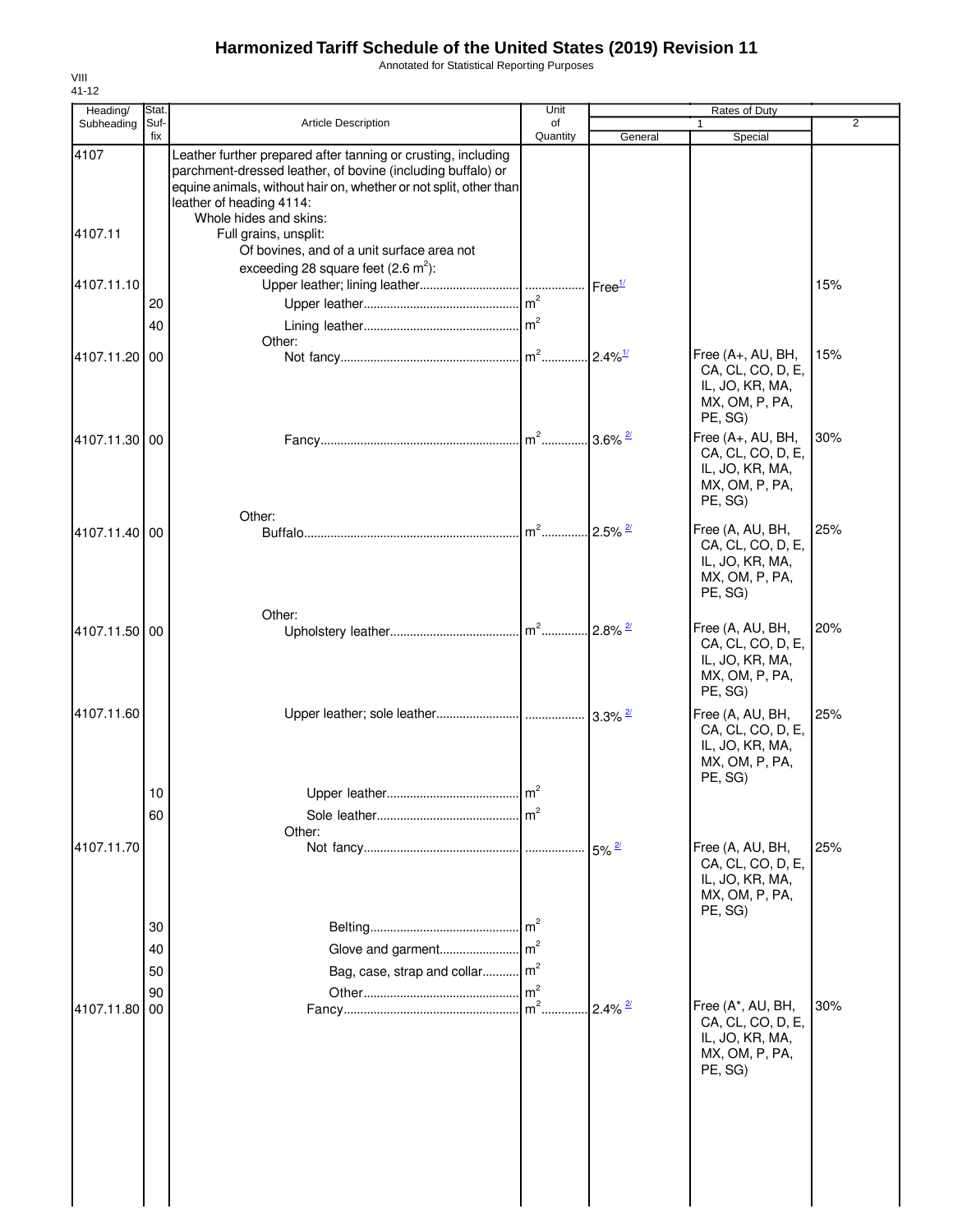Annotated for Statistical Reporting Purposes

| Heading/               | Stat.                |                                                                                                                                                                                                                                                                                        | Unit           |                       | Rates of Duty                                                                          |                |
|------------------------|----------------------|----------------------------------------------------------------------------------------------------------------------------------------------------------------------------------------------------------------------------------------------------------------------------------------|----------------|-----------------------|----------------------------------------------------------------------------------------|----------------|
| Subheading             | Suf-<br>fix          | <b>Article Description</b>                                                                                                                                                                                                                                                             | of<br>Quantity | General               | $\mathbf{1}$<br>Special                                                                | $\overline{2}$ |
| 4107 (con.)<br>4107.12 |                      | Leather further prepared after tanning or crusting, including<br>parchment-dressed leather, of bovine (including buffalo) or<br>equine animals, without hair on, whether or not split, other than<br>leather of heading 4114: (con.)<br>Whole hides and skins: (con.)<br>Grain splits: |                |                       |                                                                                        |                |
|                        |                      | Of bovines, and of a unit surface area not<br>exceeding 28 square feet $(2.6 \text{ m}^2)$ :                                                                                                                                                                                           |                |                       |                                                                                        |                |
| 4107.12.10             |                      |                                                                                                                                                                                                                                                                                        |                | Free <sup>1/</sup>    |                                                                                        | 15%            |
|                        | 20                   |                                                                                                                                                                                                                                                                                        |                |                       |                                                                                        |                |
|                        | 40                   | Other:                                                                                                                                                                                                                                                                                 |                |                       |                                                                                        |                |
| 4107.12.20             | 00                   |                                                                                                                                                                                                                                                                                        |                | $2.4\%$ <sup>1/</sup> | Free (A+, AU, BH,<br>CA, CL, CO, D, E,<br>IL, JO, KR, MA,<br>MX, OM, P, PA,<br>PE, SG) | 15%            |
| 4107.12.30             | 00                   |                                                                                                                                                                                                                                                                                        |                | $3.6\%$ <sup>2/</sup> | Free (A+, AU, BH,<br>CA, CL, CO, D, E,<br>IL, JO, KR, MA,<br>MX, OM, P, PA,<br>PE, SG) | 30%            |
| 4107.12.40 00          |                      | Other:                                                                                                                                                                                                                                                                                 |                | $2.5\%$ <sup>2/</sup> | Free (A, AU, BH,<br>CA, CL, CO, D, E,<br>IL, JO, KR, MA,<br>MX, OM, P, PA,<br>PE, SG)  | 25%            |
| 4107.12.50 00          |                      | Other:                                                                                                                                                                                                                                                                                 |                | $2.8\%$ <sup>2/</sup> | Free (A, AU, BH,<br>CA, CL, CO, D, E,<br>IL, JO, KR, MA,<br>MX, OM, P, PA,<br>PE, SG)  | 20%            |
| 4107.12.60             |                      |                                                                                                                                                                                                                                                                                        |                |                       | Free (A, AU, BH,<br>CA, CL, CO, D, E,<br>IL, JO, KR, MA,<br>MX, OM, P, PA,<br>PE, SG)  | 25%            |
|                        | 10                   |                                                                                                                                                                                                                                                                                        | m <sup>2</sup> |                       |                                                                                        |                |
|                        | 60                   |                                                                                                                                                                                                                                                                                        |                |                       |                                                                                        |                |
| 4107.12.70             |                      | Other:                                                                                                                                                                                                                                                                                 |                | $5\%$ <sup>2/</sup>   | Free (A, AU, BH,<br>CA, CL, CO, D, E,<br>IL, JO, KR, MA,<br>MX, OM, P, PA,<br>PE, SG)  | 25%            |
|                        | 30<br>40<br>50<br>90 | Glove and garment<br>Bag, case, strap and collar m <sup>2</sup>                                                                                                                                                                                                                        | m <sup>2</sup> |                       |                                                                                        |                |
| 4107.12.80             | 00                   |                                                                                                                                                                                                                                                                                        |                | $2.4\%$ <sup>2/</sup> | Free (A, AU, BH,<br>CA, CL, CO, D, E,<br>IL, JO, KR, MA,<br>MX, OM, P, PA,<br>PE, SG)  | 30%            |
|                        |                      |                                                                                                                                                                                                                                                                                        |                |                       |                                                                                        |                |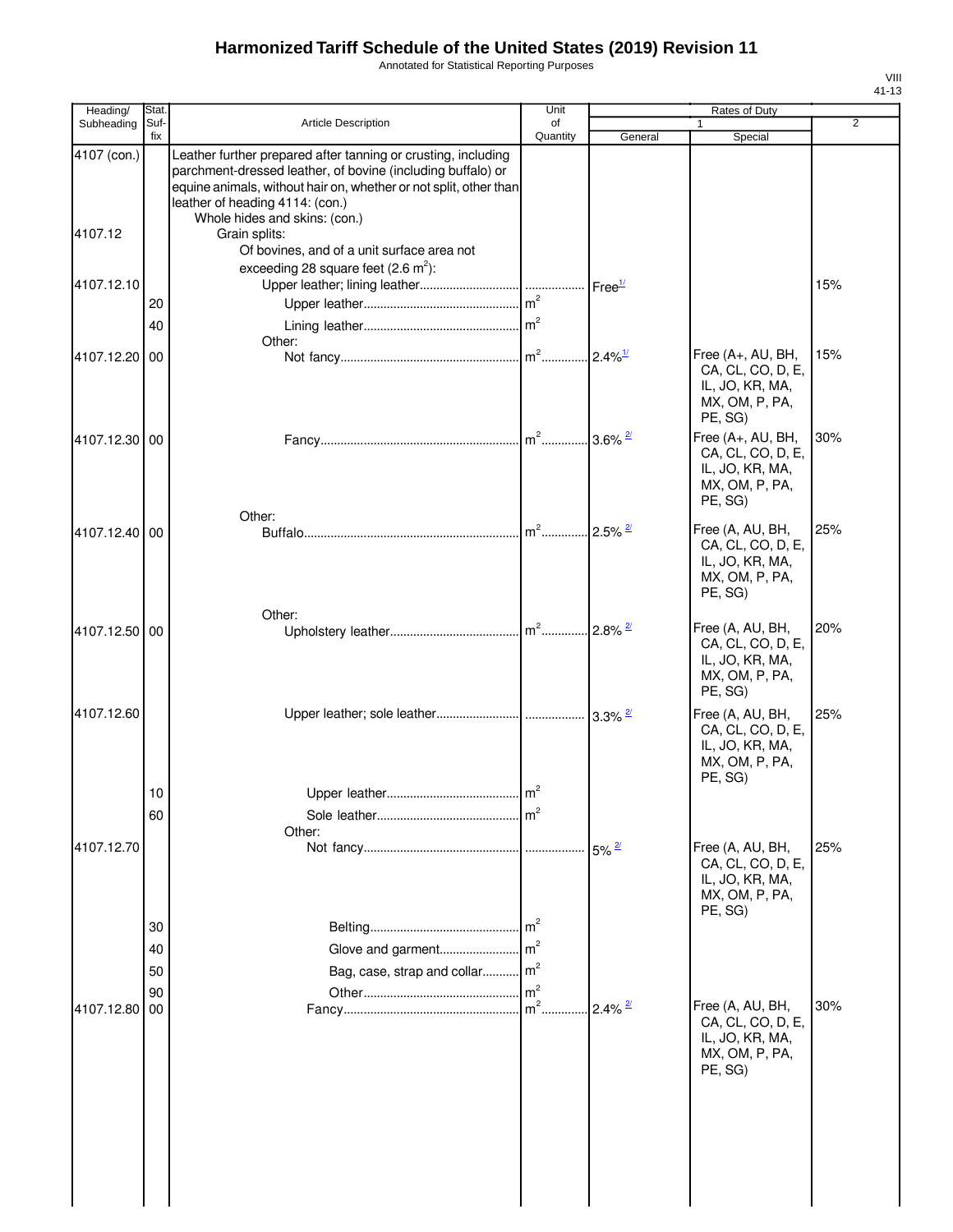Annotated for Statistical Reporting Purposes

| Heading/      | Stat.    |                                                                                                                                                                                                                                      | Unit     | Rates of Duty      |                                                                                                   |                |
|---------------|----------|--------------------------------------------------------------------------------------------------------------------------------------------------------------------------------------------------------------------------------------|----------|--------------------|---------------------------------------------------------------------------------------------------|----------------|
| Subheading    | Suf-     | Article Description                                                                                                                                                                                                                  | of       |                    | $\mathbf{1}$                                                                                      | $\overline{2}$ |
| 4107 (con.)   | fix      | Leather further prepared after tanning or crusting, including<br>parchment-dressed leather, of bovine (including buffalo) or<br>equine animals, without hair on, whether or not split, other than<br>leather of heading 4114: (con.) | Quantity | General            | Special                                                                                           |                |
| 4107.19       |          | Whole hides and skins: (con.)<br>Other:<br>Of bovines, and of a unit surface area not                                                                                                                                                |          |                    |                                                                                                   |                |
| 4107.19.10    |          | exceeding 28 square feet $(2.6 \text{ m}^2)$ :                                                                                                                                                                                       |          | Free <sup>1/</sup> |                                                                                                   | 15%            |
|               | 20<br>40 |                                                                                                                                                                                                                                      |          |                    |                                                                                                   |                |
| 4107.19.20 00 |          | Other:                                                                                                                                                                                                                               |          |                    | Free (A+, AU, BH,<br>CA, CL, CO, D, E,<br>IL, JO, KR, MA,<br>MX, OM, P, PA,                       | 15%            |
| 4107.19.30 00 |          |                                                                                                                                                                                                                                      |          |                    | PE, SG)<br>Free (A+, AU, BH,<br>CA, CL, CO, D, E,<br>IL, JO, KR, MA,<br>MX, OM, P, PA,<br>PE, SG) | 30%            |
|               |          |                                                                                                                                                                                                                                      |          |                    |                                                                                                   |                |
|               |          |                                                                                                                                                                                                                                      |          |                    |                                                                                                   |                |
|               |          |                                                                                                                                                                                                                                      |          |                    |                                                                                                   |                |
|               |          |                                                                                                                                                                                                                                      |          |                    |                                                                                                   |                |
|               |          |                                                                                                                                                                                                                                      |          |                    |                                                                                                   |                |
|               |          |                                                                                                                                                                                                                                      |          |                    |                                                                                                   |                |
|               |          |                                                                                                                                                                                                                                      |          |                    |                                                                                                   |                |
|               |          |                                                                                                                                                                                                                                      |          |                    |                                                                                                   |                |
|               |          |                                                                                                                                                                                                                                      |          |                    |                                                                                                   |                |
|               |          |                                                                                                                                                                                                                                      |          |                    |                                                                                                   |                |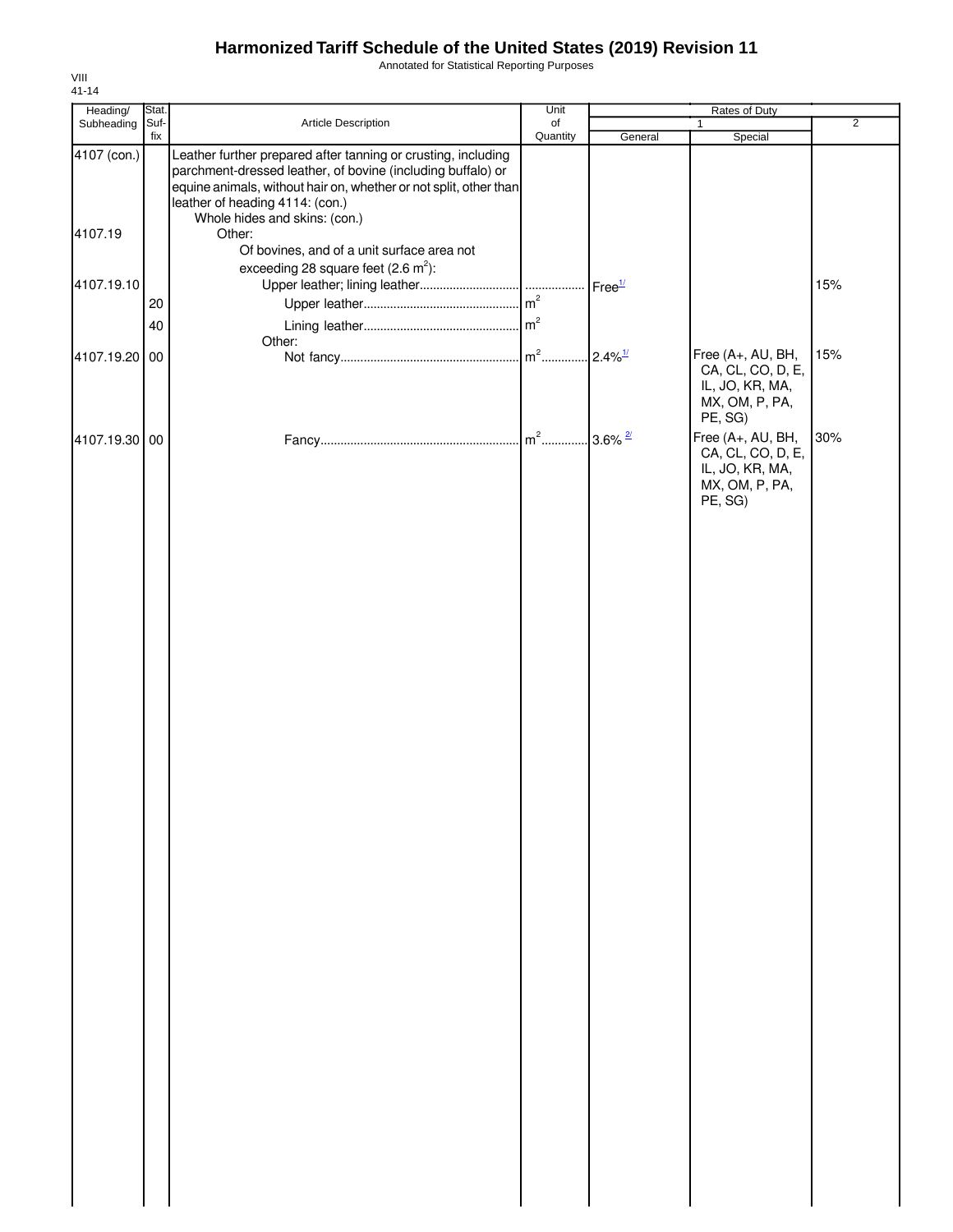Annotated for Statistical Reporting Purposes

| Heading/                         | Stat.       |                                                                                                                                                                                                                                                                                        | Unit           | Rates of Duty         |                                                                                        |                |
|----------------------------------|-------------|----------------------------------------------------------------------------------------------------------------------------------------------------------------------------------------------------------------------------------------------------------------------------------------|----------------|-----------------------|----------------------------------------------------------------------------------------|----------------|
| Subheading                       | Suf-<br>fix | Article Description                                                                                                                                                                                                                                                                    | of<br>Quantity | General               | 1<br>Special                                                                           | $\overline{2}$ |
| 4107 (con.)<br>4107.19<br>(con.) |             | Leather further prepared after tanning or crusting, including<br>parchment-dressed leather, of bovine (including buffalo) or<br>equine animals, without hair on, whether or not split, other than<br>leather of heading 4114: (con.)<br>Whole hides and skins: (con.)<br>Other: (con.) |                |                       |                                                                                        |                |
|                                  |             | Other:                                                                                                                                                                                                                                                                                 |                |                       |                                                                                        |                |
| 4107.19.40 00                    |             |                                                                                                                                                                                                                                                                                        | $m2$           | $2.5\%$ $\frac{2}{1}$ | Free (A, AU, BH,<br>CA, CL, CO, D, E,<br>IL, JO, KR, MA,<br>MX, OM, P, PA,<br>PE, SG)  | 25%            |
|                                  |             | Other:                                                                                                                                                                                                                                                                                 |                |                       |                                                                                        |                |
| 4107.19.50 00                    |             |                                                                                                                                                                                                                                                                                        |                | $2.8\%$ <sup>2/</sup> | Free (A*, AU, BH,<br>CA, CL, CO, D, E,<br>IL, JO, KR, MA,<br>MX, OM, P, PA,<br>PE, SG) | 20%            |
| 4107.19.60                       |             |                                                                                                                                                                                                                                                                                        |                |                       | Free (A, AU, BH,<br>CA, CL, CO, D, E,<br>IL, JO, KR, MA,                               | 25%            |
|                                  |             |                                                                                                                                                                                                                                                                                        |                |                       | MX, OM, P, PA,<br>PE, SG)                                                              |                |
|                                  | 10          |                                                                                                                                                                                                                                                                                        |                |                       |                                                                                        |                |
|                                  | 50          |                                                                                                                                                                                                                                                                                        | m <sup>2</sup> |                       |                                                                                        |                |
|                                  |             | Other:                                                                                                                                                                                                                                                                                 | kg             |                       |                                                                                        |                |
| 4107.19.70                       |             |                                                                                                                                                                                                                                                                                        |                | $5\%$ <sup>2/</sup>   | Free (A, AU, BH,<br>CA, CL, CO, D, E,<br>IL, JO, KR, MA,<br>MX, OM, P, PA,<br>PE, SG)  | 25%            |
|                                  | 30          |                                                                                                                                                                                                                                                                                        |                |                       |                                                                                        |                |
|                                  | 40          |                                                                                                                                                                                                                                                                                        |                |                       |                                                                                        |                |
|                                  | 50          | Bag, case, strap and collar m <sup>2</sup>                                                                                                                                                                                                                                             |                |                       |                                                                                        |                |
|                                  | 90          |                                                                                                                                                                                                                                                                                        |                |                       |                                                                                        |                |
| 4107.19.80                       | 00          |                                                                                                                                                                                                                                                                                        |                | $2.4\%$ <sup>2/</sup> | Free (A, AU, BH,<br>CA, CL, CO, D, E,<br>IL, JO, KR, MA,<br>MX, OM, P, PA,<br>PE, SG)  | 30%            |
|                                  |             |                                                                                                                                                                                                                                                                                        |                |                       |                                                                                        |                |
|                                  |             |                                                                                                                                                                                                                                                                                        |                |                       |                                                                                        |                |
|                                  |             |                                                                                                                                                                                                                                                                                        |                |                       |                                                                                        |                |
|                                  |             |                                                                                                                                                                                                                                                                                        |                |                       |                                                                                        |                |
|                                  |             |                                                                                                                                                                                                                                                                                        |                |                       |                                                                                        |                |
|                                  |             |                                                                                                                                                                                                                                                                                        |                |                       |                                                                                        |                |
|                                  |             |                                                                                                                                                                                                                                                                                        |                |                       |                                                                                        |                |
|                                  |             |                                                                                                                                                                                                                                                                                        |                |                       |                                                                                        |                |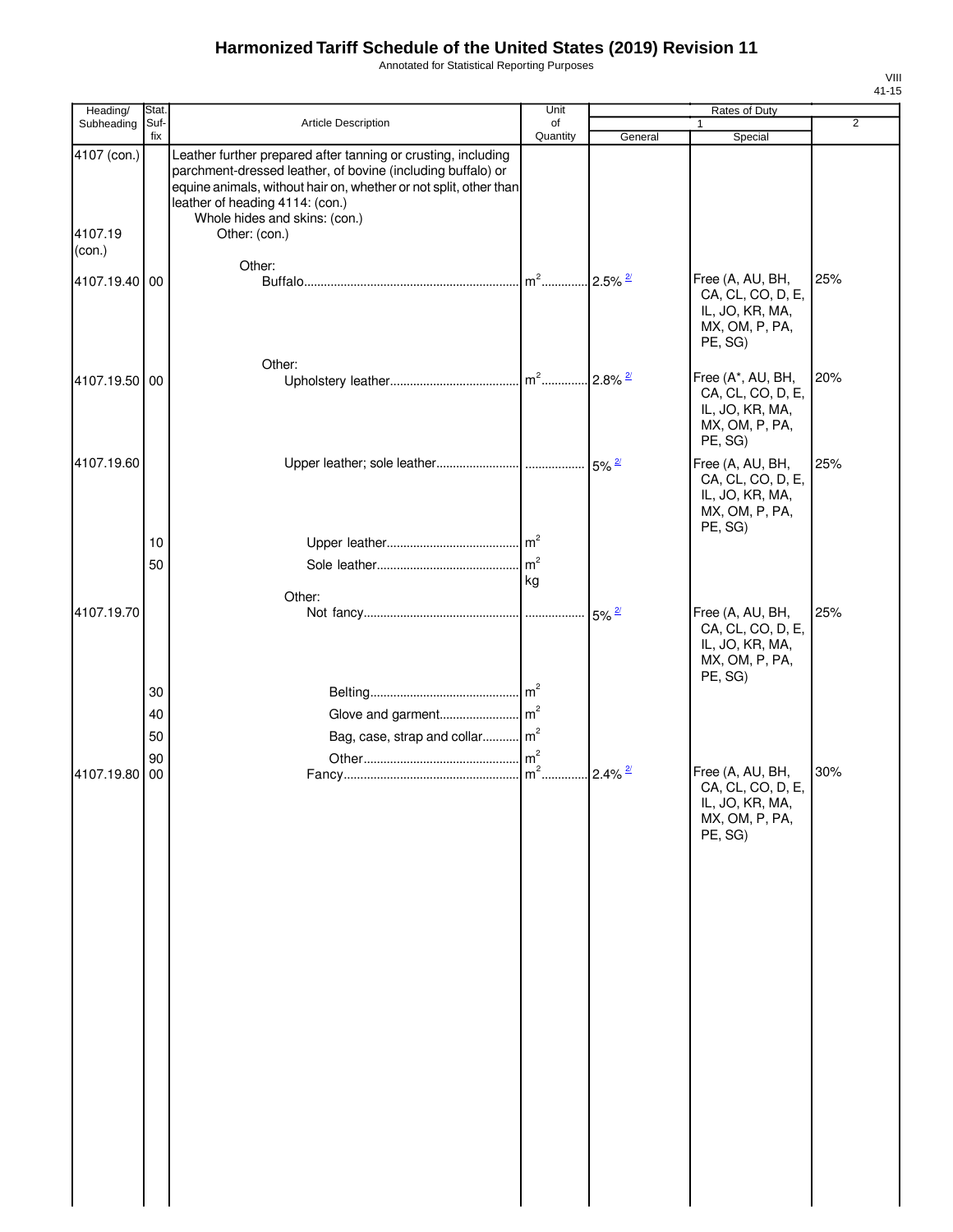Annotated for Statistical Reporting Purposes

| Heading/               | Stat.       |                                                                                                                                                                                                                                                                                          | Unit           |                       | Rates of Duty                                                                         |                |
|------------------------|-------------|------------------------------------------------------------------------------------------------------------------------------------------------------------------------------------------------------------------------------------------------------------------------------------------|----------------|-----------------------|---------------------------------------------------------------------------------------|----------------|
| Subheading             | Suf-<br>fix | Article Description                                                                                                                                                                                                                                                                      | of<br>Quantity | General               | 1<br>Special                                                                          | $\overline{2}$ |
| 4107 (con.)<br>4107.91 |             | Leather further prepared after tanning or crusting, including<br>parchment-dressed leather, of bovine (including buffalo) or<br>equine animals, without hair on, whether or not split, other than<br>leather of heading 4114: (con.)<br>Other, including sides:<br>Full grains, unsplit: |                |                       |                                                                                       |                |
| 4107.91.40 00          |             | Other:                                                                                                                                                                                                                                                                                   | $m2$           | $2.5\%$ <sup>2/</sup> | Free (A, AU, BH,<br>CA, CL, CO, D, E,<br>IL, JO, KR, MA,<br>MX, OM, P, PA,<br>PE, SG) | 25%            |
| 4107.91.50 00          |             |                                                                                                                                                                                                                                                                                          |                |                       | Free (A, AU, BH,<br>CA, CL, CO, D, E,<br>IL, JO, KR, MA,<br>MX, OM, P, PA,<br>PE, SG) | 20%            |
| 4107.91.60             | 10          |                                                                                                                                                                                                                                                                                          |                |                       | Free (A, AU, BH,<br>CA, CL, CO, D, E,<br>IL, JO, KR, MA,<br>MX, OM, P, PA,<br>PE, SG) | 25%            |
|                        | 50          |                                                                                                                                                                                                                                                                                          |                |                       |                                                                                       |                |
| 4107.91.70             |             | Other:                                                                                                                                                                                                                                                                                   |                | $.5\%$ <sup>2/</sup>  | Free (A, AU, BH,<br>CA, CL, CO, D, E,<br>IL, JO, KR, MA,<br>MX, OM, P, PA,<br>PE, SG) | 25%            |
|                        | 30          |                                                                                                                                                                                                                                                                                          |                |                       |                                                                                       |                |
|                        | 40          |                                                                                                                                                                                                                                                                                          |                |                       |                                                                                       |                |
|                        | 50          |                                                                                                                                                                                                                                                                                          |                |                       |                                                                                       |                |
| 4107.91.80             | 90<br>00    |                                                                                                                                                                                                                                                                                          |                | $2.4\%$ <sup>2/</sup> | Free (A, AU, BH,<br>CA, CL, CO, D, E,<br>IL, JO, KR, MA,<br>MX, OM, P, PA,<br>PE, SG) | 30%            |
|                        |             |                                                                                                                                                                                                                                                                                          |                |                       |                                                                                       |                |
|                        |             |                                                                                                                                                                                                                                                                                          |                |                       |                                                                                       |                |
|                        |             |                                                                                                                                                                                                                                                                                          |                |                       |                                                                                       |                |
|                        |             |                                                                                                                                                                                                                                                                                          |                |                       |                                                                                       |                |
|                        |             |                                                                                                                                                                                                                                                                                          |                |                       |                                                                                       |                |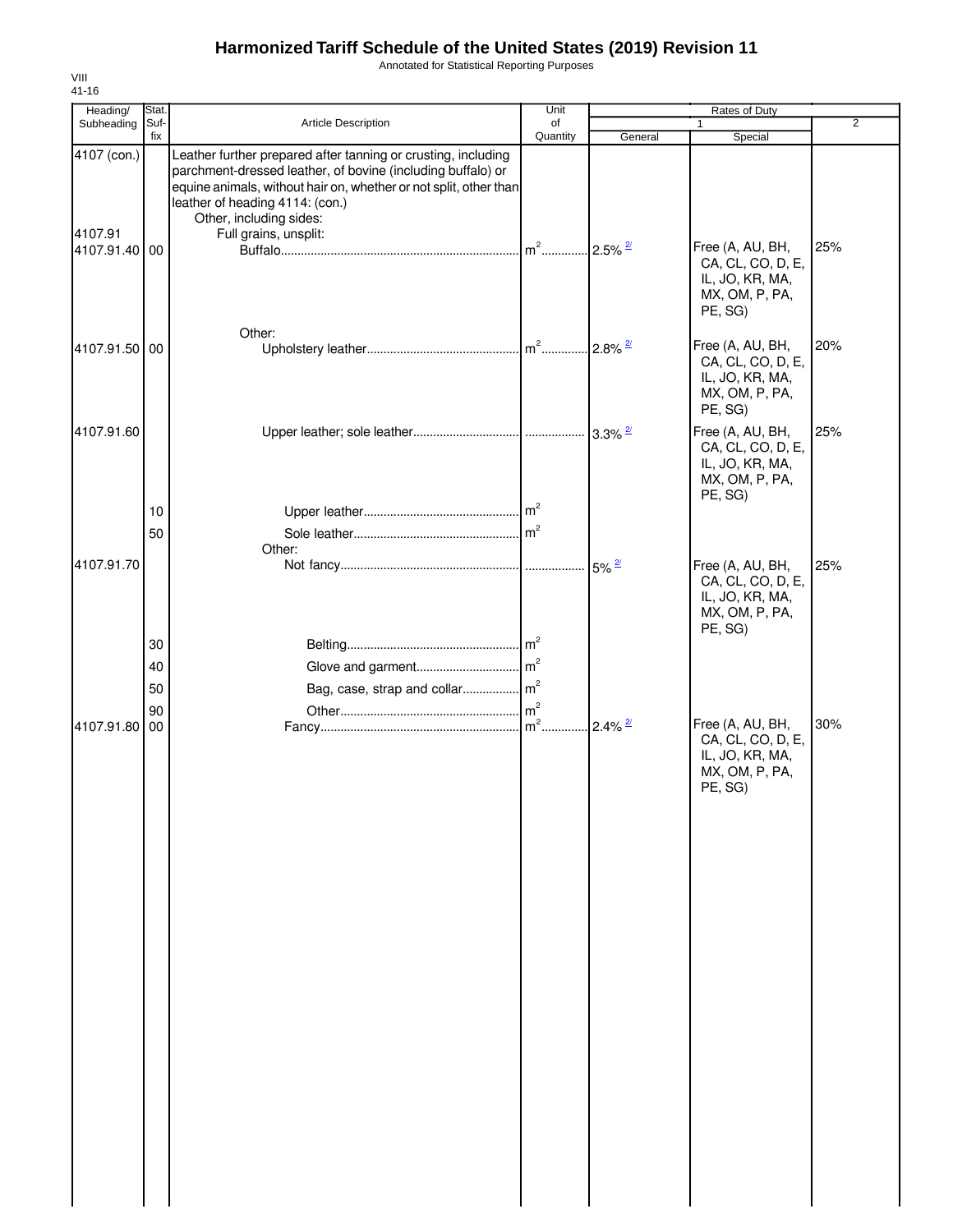Annotated for Statistical Reporting Purposes

| Suf-<br><b>Article Description</b><br>Subheading<br>of<br>Quantity<br>fix<br>General<br>4107 (con.)<br>Leather further prepared after tanning or crusting, including                                  | $\mathbf{1}$<br>Special                                                               | $\overline{2}$ |
|-------------------------------------------------------------------------------------------------------------------------------------------------------------------------------------------------------|---------------------------------------------------------------------------------------|----------------|
|                                                                                                                                                                                                       |                                                                                       |                |
| parchment-dressed leather, of bovine (including buffalo) or<br>equine animals, without hair on, whether or not split, other than<br>leather of heading 4114: (con.)<br>Other, including sides: (con.) |                                                                                       |                |
| 4107.92<br>Grain splits:<br>$m^2$<br>$2.5\%$ <sup>2/</sup><br>4107.92.40 00                                                                                                                           | Free (A, AU, BH,<br>CA, CL, CO, D, E,<br>IL, JO, KR, MA,<br>MX, OM, P, PA,<br>PE, SG) | 25%            |
| Other:<br>4107.92.50 00                                                                                                                                                                               | Free (A, AU, BH,<br>CA, CL, CO, D, E,<br>IL, JO, KR, MA,<br>MX, OM, P, PA,<br>PE, SG) | 20%            |
| 4107.92.60                                                                                                                                                                                            | Free (A, AU, BH,<br>CA, CL, CO, D, E,<br>IL, JO, KR, MA,<br>MX, OM, P, PA,<br>PE, SG) | 25%            |
| 10<br>50<br>Other:                                                                                                                                                                                    |                                                                                       |                |
| 4107.92.70                                                                                                                                                                                            | Free (A, AU, BH,<br>CA, CL, CO, D, E,<br>IL, JO, KR, MA,<br>MX, OM, P, PA,<br>PE, SG) | 25%            |
| 30                                                                                                                                                                                                    |                                                                                       |                |
| 40                                                                                                                                                                                                    |                                                                                       |                |
| 50                                                                                                                                                                                                    |                                                                                       |                |
| m <sup>2</sup><br>90                                                                                                                                                                                  |                                                                                       |                |
| $2.4\%$ <sup>2/</sup><br>4107.92.80 00                                                                                                                                                                | Free (A, AU, BH,<br>CA, CL, CO, D, E,<br>IL, JO, KR, MA,<br>MX, OM, P, PA,<br>PE, SG) | 30%            |
|                                                                                                                                                                                                       |                                                                                       |                |
|                                                                                                                                                                                                       |                                                                                       |                |
|                                                                                                                                                                                                       |                                                                                       |                |
|                                                                                                                                                                                                       |                                                                                       |                |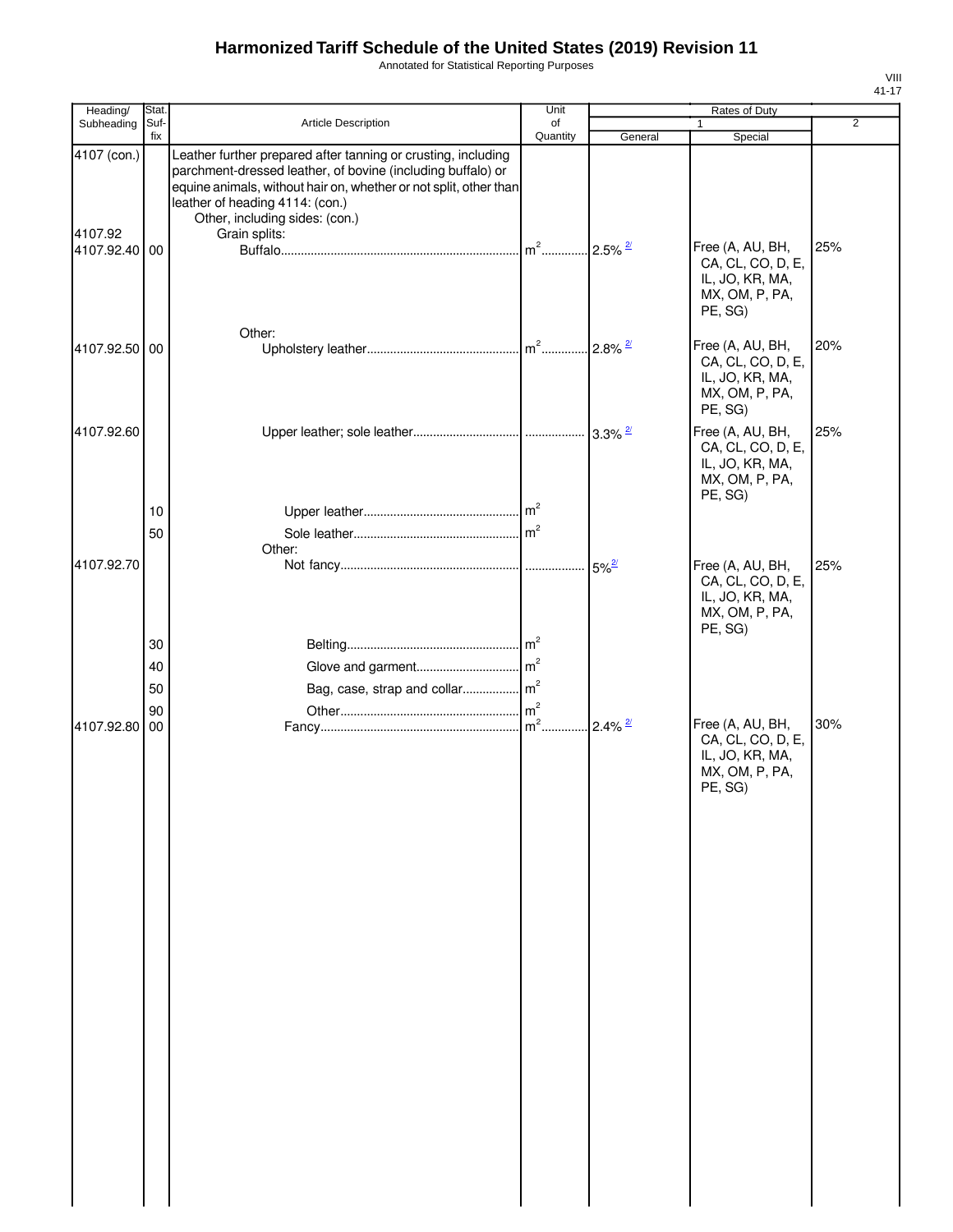Annotated for Statistical Reporting Purposes

| Heading/               | Stat           |                                                                                                                                                                                                                                                                                  | Unit                               |                          | Rates of Duty                                                                          |                |
|------------------------|----------------|----------------------------------------------------------------------------------------------------------------------------------------------------------------------------------------------------------------------------------------------------------------------------------|------------------------------------|--------------------------|----------------------------------------------------------------------------------------|----------------|
| Subheading             | Suf-<br>fix    | <b>Article Description</b>                                                                                                                                                                                                                                                       | of<br>Quantity                     | General                  | 1<br>Special                                                                           | $\overline{2}$ |
| 4107 (con.)<br>4107.99 |                | Leather further prepared after tanning or crusting, including<br>parchment-dressed leather, of bovine (including buffalo) or<br>equine animals, without hair on, whether or not split, other than<br>leather of heading 4114: (con.)<br>Other, including sides: (con.)<br>Other: |                                    |                          |                                                                                        |                |
| 4107.99.40             | 00             | Other:                                                                                                                                                                                                                                                                           | $m2$                               | $2.5\%$ <sup>2/</sup>    | Free (A, AU, BH,<br>CA, CL, CO, D, E,<br>IL, JO, KR, MA,<br>MX, OM, P, PA,<br>PE, SG)  | 25%            |
| 4107.99.50             | 00             |                                                                                                                                                                                                                                                                                  |                                    |                          | Free (A, AU, BH,<br>CA, CL, CO, D, E,<br>IL, JO, KR, MA,<br>MX, OM, P, PA,<br>PE, SG)  | 20%            |
| 4107.99.60             | 10             |                                                                                                                                                                                                                                                                                  |                                    |                          | Free (A, AU, BH,<br>CA, CL, CO, D, E,<br>IL, JO, KR, MA,<br>MX, OM, P, PA,<br>PE, SG)  | 25%            |
|                        | 50             | Other:                                                                                                                                                                                                                                                                           |                                    |                          |                                                                                        |                |
| 4107.99.70             |                |                                                                                                                                                                                                                                                                                  |                                    | $\cdot$ 5% $\frac{2}{3}$ | Free (A, AU, BH,<br>CA, CL, CO, D, E,<br>IL, JO, KR, MA,<br>MX, OM, P, PA,<br>PE, SG)  | 25%            |
|                        | 30             |                                                                                                                                                                                                                                                                                  |                                    |                          |                                                                                        |                |
|                        | 40             |                                                                                                                                                                                                                                                                                  |                                    |                          |                                                                                        |                |
|                        | 50             | Bag, case, strap and collar m <sup>2</sup>                                                                                                                                                                                                                                       |                                    |                          |                                                                                        |                |
|                        | 90             |                                                                                                                                                                                                                                                                                  | $\mathsf{Im}^2$                    |                          |                                                                                        |                |
| 4107.99.80             | 00             |                                                                                                                                                                                                                                                                                  |                                    | $2.4\%$ <sup>2/</sup>    | Free (A*, AU, BH,<br>CA, CL, CO, D, E,<br>IL, JO, KR, MA,<br>MX, OM, P, PA,<br>PE, SG) | 30%            |
| 4112.00                |                | Leather further prepared after tanning or crusting, including<br>parchment-dressed leather, of sheep or lamb, without wool<br>on, whether or not split, other than leather of heading 4114:                                                                                      |                                    |                          |                                                                                        |                |
| 4112.00.30             |                |                                                                                                                                                                                                                                                                                  |                                    | $2\%$ $\frac{2}{3}$      | Free (A+, AU, BH,<br>CA, CL, CO, D, E,<br>IL, JO, KR, MA,<br>MX, OM, P, PA,<br>PE, SG) | 25%            |
| 4112.00.60             | 30<br>60<br>00 |                                                                                                                                                                                                                                                                                  | $\mathsf{Im}^2$<br>$\mathsf{Im}^2$ | $2\%$ $\frac{2}{3}$      | Free (A, AU, BH,                                                                       | 30%            |
|                        |                |                                                                                                                                                                                                                                                                                  |                                    |                          | CA, CL, CO, D, E,<br>IL, JO, KR, MA,<br>MX, OM, P, PA,<br>PE, SG)                      |                |
|                        |                |                                                                                                                                                                                                                                                                                  |                                    |                          |                                                                                        |                |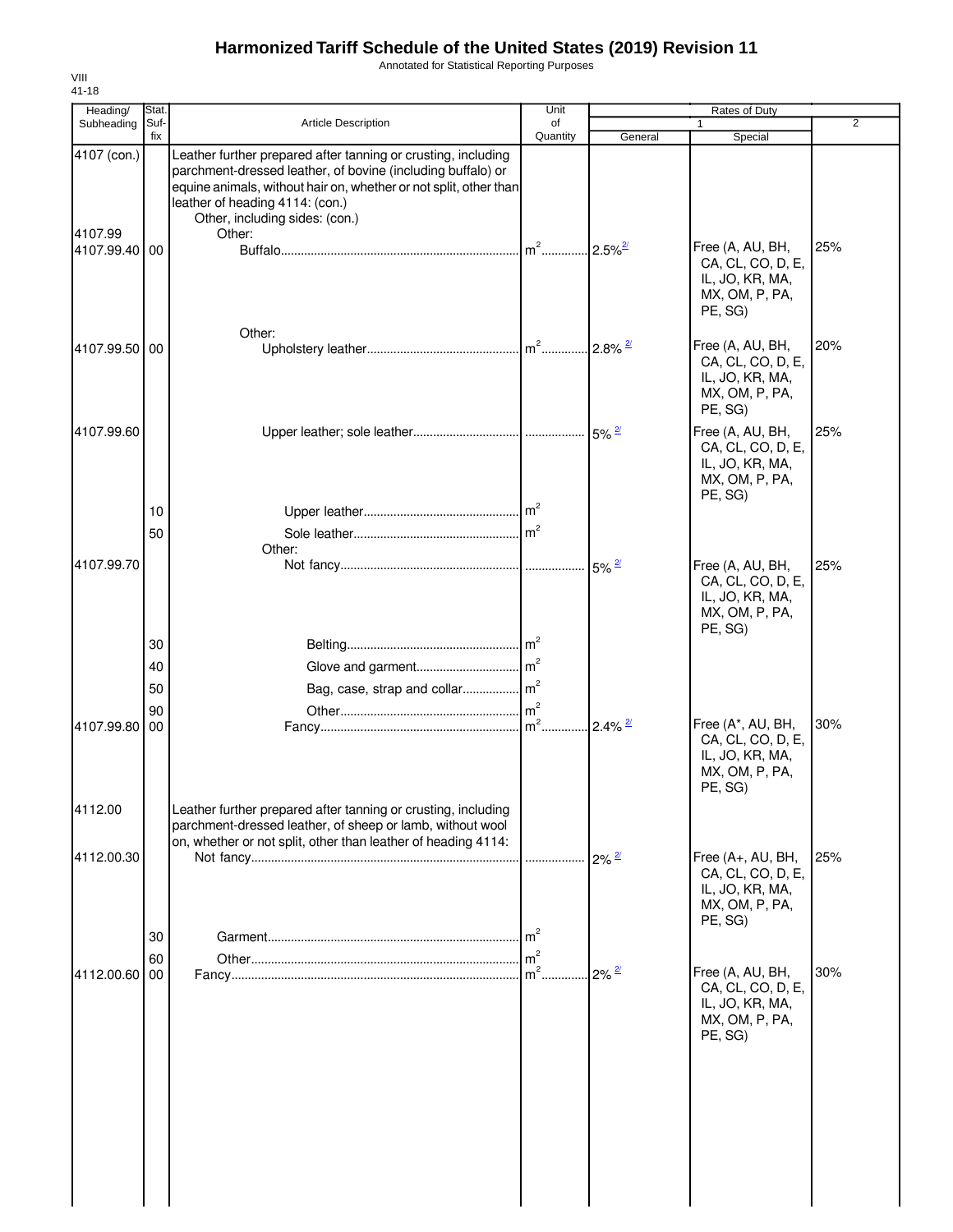Annotated for Statistical Reporting Purposes

| Heading/                 | Stat.       |                                                                                                                                                                                                                          | Unit                                       |                        | Rates of Duty                                                                          |     |
|--------------------------|-------------|--------------------------------------------------------------------------------------------------------------------------------------------------------------------------------------------------------------------------|--------------------------------------------|------------------------|----------------------------------------------------------------------------------------|-----|
| Subheading               | Suf-<br>fix | Article Description                                                                                                                                                                                                      | of<br>Quantity                             | General                | $\mathbf{1}$<br>Special                                                                | 2   |
| 4113<br>4113.10          |             | Leather further prepared after tanning or crusting, including<br>parchment-dressed leather, of other animals, without wool or<br>hair on, whether or not split, other than leather of heading 4114:<br>Of goats or kids: |                                            |                        |                                                                                        |     |
| 4113.10.30 00            |             |                                                                                                                                                                                                                          | $m2$                                       | $2.4\%$ <sup>2/</sup>  | Free (A, AU, BH,<br>CA, CL, CO, D, E,<br>IL, JO, KR, MA,<br>MX, OM, P, PA,<br>PE, SG)  | 25% |
| 4113.10.60 00            |             |                                                                                                                                                                                                                          | $m2$                                       | $.2.8\%$ <sup>2/</sup> | Free (A, AU, BH,<br>CA, CL, CO, D, E,<br>IL, JO, KR, MA,<br>MX, OM, P, PA,<br>PE, SG)  | 30% |
| 4113.20.00 00            |             |                                                                                                                                                                                                                          | $m^2$                                      | $14.2\%$ <sup>1/</sup> | Free (A+, AU, BH,<br>CA, CL, CO, D, E,<br>IL, JO, KR, MA,<br>MX, OM, P, PA,<br>PE, SG) | 25% |
| 4113.30<br>4113.30.30 00 |             | Of reptiles:                                                                                                                                                                                                             | $m2$                                       | Free <sup>1/</sup>     |                                                                                        | 25% |
| 4113.30.60 00            |             |                                                                                                                                                                                                                          | $\mathsf{m}^2$ $\ldots$ Free <sup>1/</sup> |                        |                                                                                        | 30% |
| 4113.90                  |             | Other:                                                                                                                                                                                                                   |                                            |                        |                                                                                        |     |
| 4113.90.30 00            |             |                                                                                                                                                                                                                          | $m2$                                       | $.3.3\%$ <sup>1/</sup> | Free (A+, AU, BH,<br>CA, CL, CO, D, E,<br>IL, JO, KR, MA,<br>MX, OM, P, PA,<br>PE, SG) | 25% |
| 4113.90.60 00            |             |                                                                                                                                                                                                                          |                                            |                        | Free (A, AU, BH,<br>CA, CL, CO, D, E,<br>IL, JO, KR, MA,<br>MX, OM, P, PA,<br>PE, SG)  | 30% |
| 4114                     |             | Chamois (including combination chamois) leather; patent<br>leather and patent laminated leather; metallized leather:                                                                                                     |                                            |                        | Free (A, AU, BH,                                                                       | 25% |
| 4114.10.00 00            |             | Chamois (including combination chamois) leather m <sup>2</sup> 3.2% <sup>1/</sup>                                                                                                                                        |                                            |                        | CA, CL, CO, D, E,<br>IL, JO, KR, MA,<br>MX, OM, P, PA,<br>PE, SG)                      |     |
| 4114.20                  |             | Patent leather and patent laminated leather; metallized<br>leather:                                                                                                                                                      |                                            |                        |                                                                                        |     |
| 4114.20.30 00            |             |                                                                                                                                                                                                                          | $m2$                                       | $2.3\%$ <sup>1/</sup>  | Free (A+, AU, BH,<br>CA, CL, CO, D, E,<br>IL, JO, KR, MA,<br>MX, OM, P, PA,<br>PE, SG) | 15% |
| 4114.20.40 00            |             | Patent laminated leather; metallized leather:                                                                                                                                                                            | $m2$                                       | $3.6\%$ <sup>1/</sup>  | Free (A+, AU, BH,<br>CA, CL, CO, D, E,<br>IL, JO, KR, MA,<br>MX, OM, P, PA,<br>PE, SG) | 30% |
| 4114.20.70               | 00          |                                                                                                                                                                                                                          | $m2$                                       | $1.6\%$ <sup>1/</sup>  | Free (A, AU, BH,<br>CA, CL, CO, D, E,<br>IL, JO, KR, MA,<br>MX, OM, P, PA,<br>PE, SG)  | 30% |
|                          |             |                                                                                                                                                                                                                          |                                            |                        |                                                                                        |     |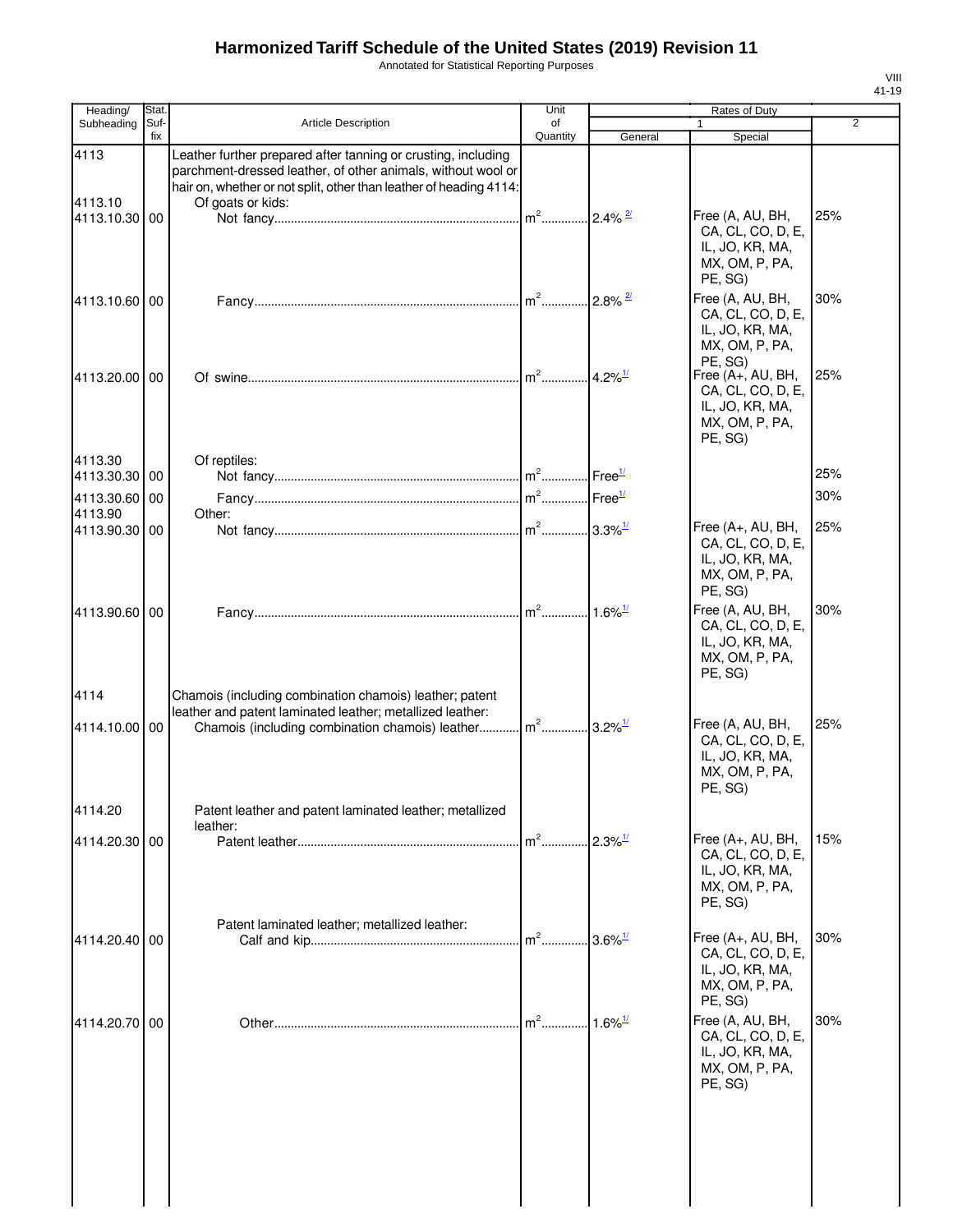Annotated for Statistical Reporting Purposes

| Heading/        | Stat. |                                                                                                                                                                                                                                                                                | Unit      | Rates of Duty |              |                |
|-----------------|-------|--------------------------------------------------------------------------------------------------------------------------------------------------------------------------------------------------------------------------------------------------------------------------------|-----------|---------------|--------------|----------------|
| Subheading Suf- |       | Article Description                                                                                                                                                                                                                                                            | $\circ$ f |               | $\mathbf{1}$ | $\overline{2}$ |
| 4115            | fix   | Composition leather with a basis of leather or leather fiber, in<br>slabs, sheets or strip, whether or not in rolls; parings and other<br>waste of leather or of composition leather, not suitable for the<br>manufacture of leather articles; leather dust, powder and flour: | Quantity  | General       | Special      |                |
| 4115.10.00 00   |       | Composition leather with a basis of leather or leather fiber,                                                                                                                                                                                                                  |           |               |              | 10%            |
| 4115.20.00 00   |       | Parings and other waste of leather or of composition<br>leather, not suitable for the manufacture of leather articles;                                                                                                                                                         |           |               |              | 10%            |
|                 |       |                                                                                                                                                                                                                                                                                |           |               |              |                |
|                 |       |                                                                                                                                                                                                                                                                                |           |               |              |                |
|                 |       |                                                                                                                                                                                                                                                                                |           |               |              |                |
|                 |       |                                                                                                                                                                                                                                                                                |           |               |              |                |
|                 |       |                                                                                                                                                                                                                                                                                |           |               |              |                |
|                 |       |                                                                                                                                                                                                                                                                                |           |               |              |                |
|                 |       |                                                                                                                                                                                                                                                                                |           |               |              |                |
|                 |       |                                                                                                                                                                                                                                                                                |           |               |              |                |
|                 |       |                                                                                                                                                                                                                                                                                |           |               |              |                |
|                 |       |                                                                                                                                                                                                                                                                                |           |               |              |                |
|                 |       |                                                                                                                                                                                                                                                                                |           |               |              |                |
|                 |       |                                                                                                                                                                                                                                                                                |           |               |              |                |
|                 |       |                                                                                                                                                                                                                                                                                |           |               |              |                |
|                 |       |                                                                                                                                                                                                                                                                                |           |               |              |                |
|                 |       |                                                                                                                                                                                                                                                                                |           |               |              |                |
|                 |       |                                                                                                                                                                                                                                                                                |           |               |              |                |
|                 |       |                                                                                                                                                                                                                                                                                |           |               |              |                |
|                 |       |                                                                                                                                                                                                                                                                                |           |               |              |                |
|                 |       |                                                                                                                                                                                                                                                                                |           |               |              |                |
|                 |       |                                                                                                                                                                                                                                                                                |           |               |              |                |
|                 |       |                                                                                                                                                                                                                                                                                |           |               |              |                |